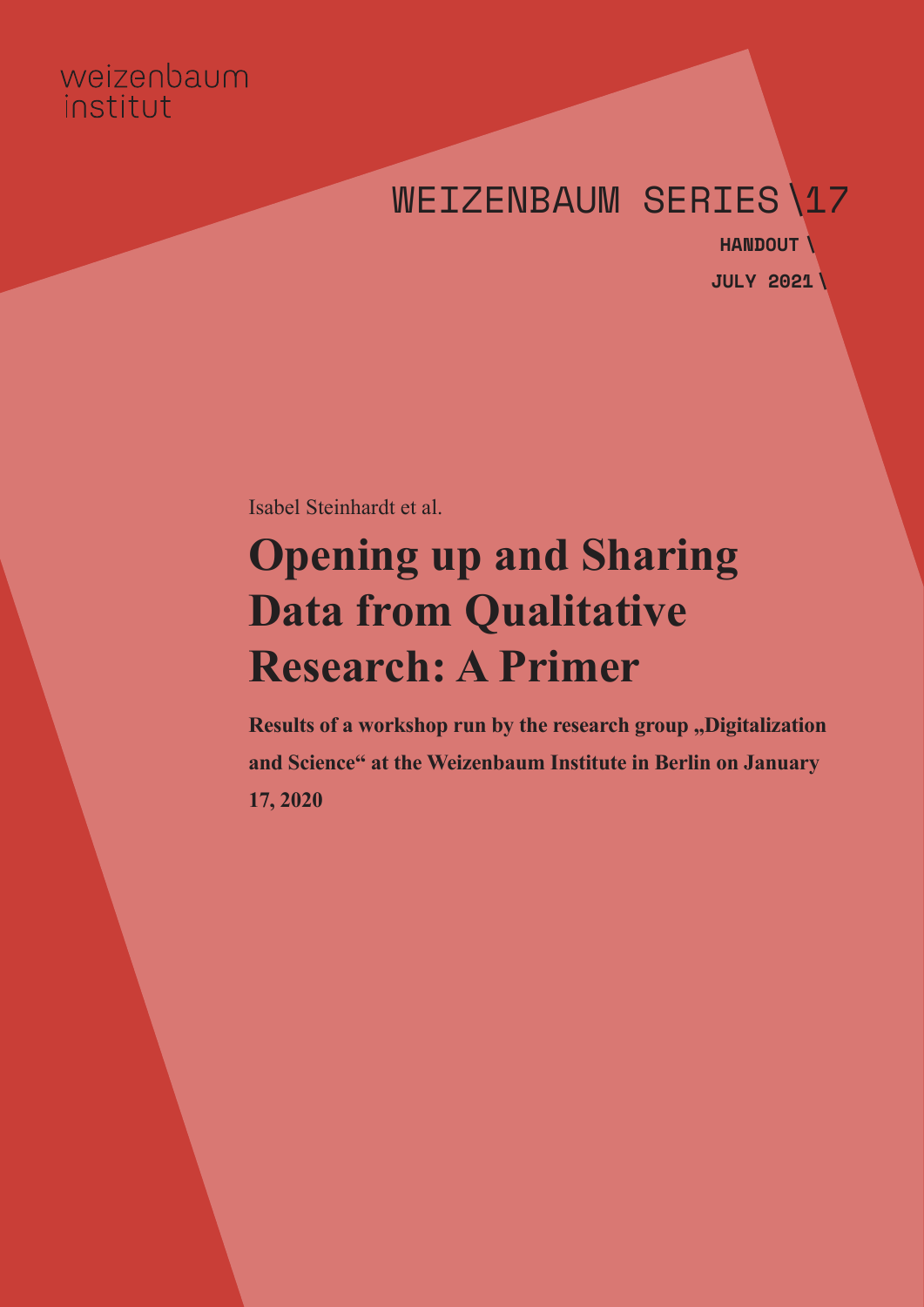# **Opening up and Sharing Data from Qualitative Research: A Primer**

**Isabel Steinhardt** \ International Centre for Higher Education Research (Incher-Kassel), University of Kassel, steinhardt@incher.uni-kassel.de **Caroline Fischer** \ University of Potsdam, caroline.fischer.ii@uni-potsdam.de **Maximilian Heimstädt** \ Weizenbaum Institute and Berlin University of the Arts, m.heimstaedt@udk-berlin.de **Simon David Hirsbrunner** \ Freie Universität Berlin, hirsbrunner@zedat.fu-berlin.de **Dilek İkiz-Akıncı** \ Research Data Centre for Higher Education Research and Science Studies (RDC-DZHW), ikiz@dzhw.eu Lisa Kressin \ University of Luzern, lisa.kressin@unilu.ch **Susanne Kretzer** \ Research Data Center (RDC) Qualiservice, skretzer@uni-bremen.de **Andreas Möllenkamp** \ University of Hamburg, andreas.moellenkamp@uni-hamburg.de **Maike Porzelt \** DIPF, Leibniz-Institut for Research and Information in Education, porzelt@dipf.de **Rima-Maria Rahal** \ Department of Social Psychology, Tilburg University, r.m.rahal@tilburguniversity.edu **Sonja Schimmler** \ Weizenbaum Institute and Fraunhofer FOKUS, sonja.schimmler@fokus.fraunhofer.de **René Wilke** \ Technische Universität Berlin, rene.wilke@tu-berlin.de Hannes Wünsche \ Weizenbaum Institute and Fraunhofer FOKUS, hannes.wuensche@fokus.fraunhofer.de

#### **ISSN 2748-5587 \ DOI 10.34669/WI.WS/17**

**EDITORS:** The Managing Board members of the Weizenbaum-Institut e.V. Prof. Dr. Christoph Neuberger Prof. Dr. Sascha Friesike Prof. Dr. Martin Krzywdzinski Dr. Karin-Irene Eiermann Hardenbergstraße 32 \ 10623 Berlin \ Tel.: +49 30 700141-001

info@weizenbaum-institut.de \ www.weizenbaum-institut.de

**TYPESETTING:** Roland Toth, M.A.

**COPYRIGHT:** This series is available open access and is licensed under Creative Commons Attribution 4.0 (CC-BY\_4.0): https://creativecommons.org/licenses/by/4.0/

**WEIZENBAUM INSTITUTE:** The Weizenbaum Institute for the Networked Society – The German Internet Institute is a joint project funded by the Federal Ministry of Education and Research (BMBF). It conducts interdisciplinary and basic research on the changes in society caused by digitalisation and develops options for shaping politics, business and civil society.

This work has been funded by the Federal Ministry of Education and Research of Germany (BMBF) (grant no.: 16DII121, 16DII122, 16DII123, 16DII124, 16DII125, 16DII126, 16DII127, 16DII128 – "Deutsches Internet-Institut").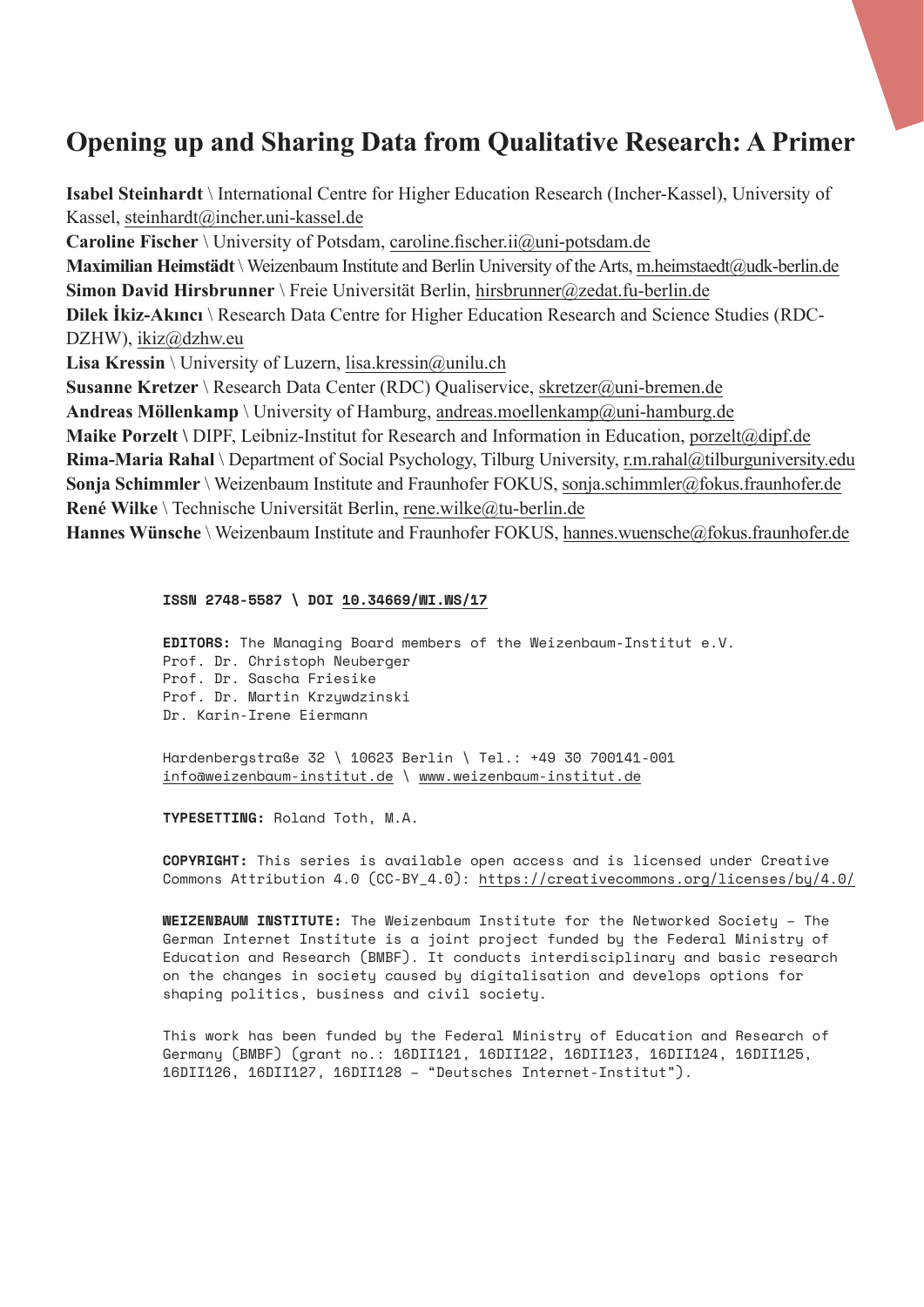# **Table of Contents**

| 1              | Foreword                                                           | 5  |
|----------------|--------------------------------------------------------------------|----|
| $\mathbf{2}$   | <b>Introduction</b>                                                | 5  |
| 3 <sup>1</sup> | <b>Opening up and sharing data</b>                                 | 7  |
| 3.1            | What is qualitative data?                                          | 7  |
| 3.2            | What is actually meant by opening up and sharing?                  | 7  |
| 3.3            | What arguments speak in favor of opening up and sharing my data?   | 8  |
| 3.4            | What arguments speak against opening up and sharing my data?       | 8  |
| 4              | Data management plan                                               | 9  |
| 4.1            | What is a data management plan?                                    | 9  |
| 4.2            | What role does a data management plan play in opening up data?     | 9  |
| 4.3            | Where can I find help creating a data management plan?             | 10 |
| 5              | Data generation                                                    | 10 |
| 5.1            | Where can I find qualitative research data for re-use?             | 10 |
| 5.2            | Who is the author of primary, contextual data or collections?      | 10 |
| 5.3            | Can the idea of opening up and sharing data distort my data?       | 11 |
| 5.4            | What do I have to consider if I want to open up and share my data? | 11 |
| 5.5            | What should I pay attention to, in terms of data protection?       | 11 |
| 5.6            | What should I consider regarding obtaining consent?                | 12 |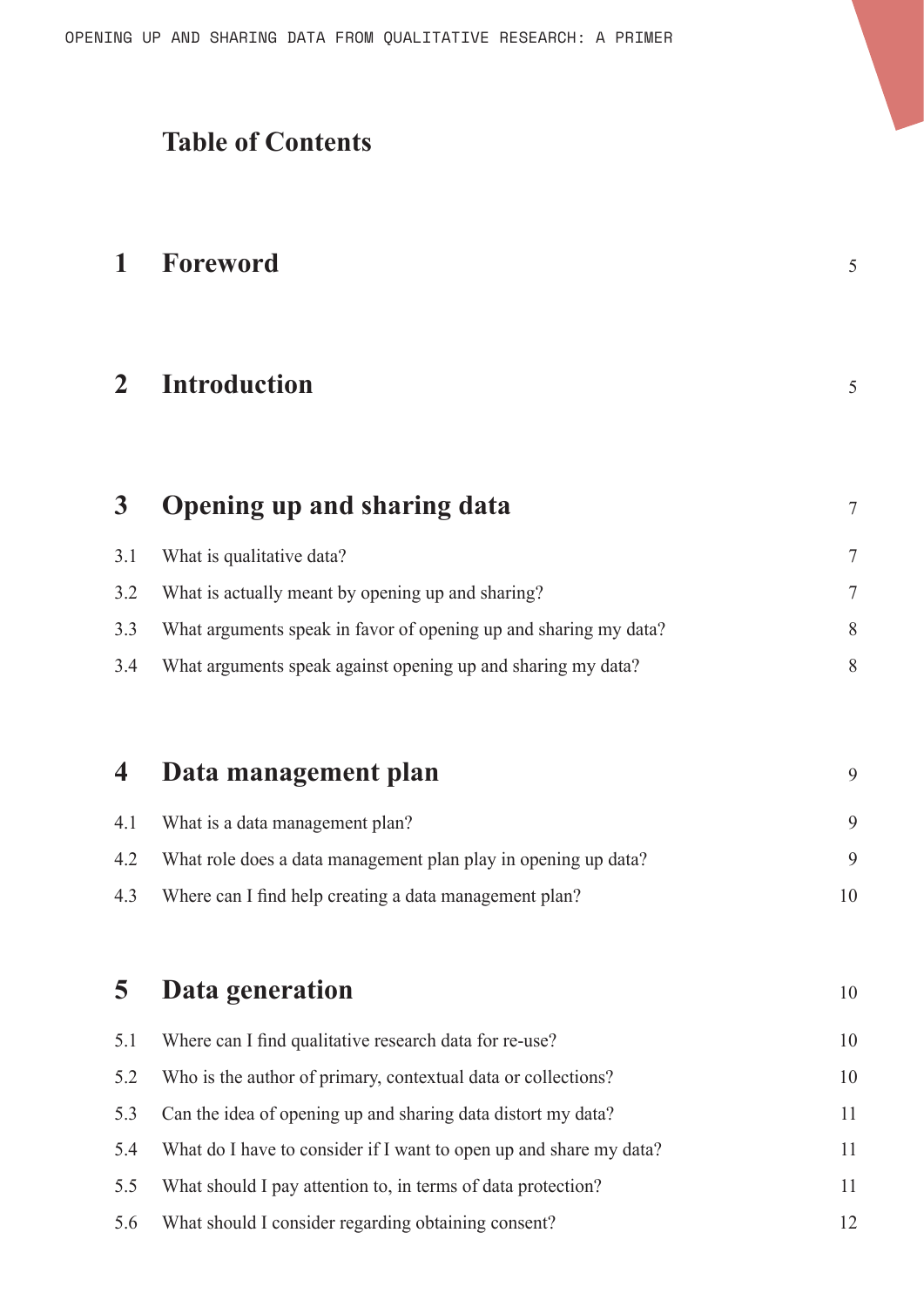# **6 Contextualization and data preparation** <sup>12</sup> 6.1 Why should I contextualize my data? 12 6.2 How can I contextualize my data? 13 6.3 How should I prepare my data for reuse? 13 6.4 Can I publish contextual data that is generated during data collection and analysis? 14

|     | <b>Research data centers and repositories</b>        | 14 |
|-----|------------------------------------------------------|----|
|     | 7.1 Where can I archive my data?                     | 14 |
|     | 7.2 What do research data centers (RDCs) do?         | 14 |
| 7.3 | How do I find the right RDC for my qualitative data? |    |
| 7.4 | When should RDCs ideally be contacted?               |    |

# **8 Conclusion** <sup>16</sup>

| 9   | <b>Literature</b>                                                 | 16 |
|-----|-------------------------------------------------------------------|----|
| 9.1 | Methodological discussion on opening and sharing qualitative data | 16 |
| 9.2 | Qualitative data                                                  | 19 |
| 9.3 | Data privacy and copyright                                        | 19 |
| 9.4 | Referencing data                                                  | 20 |
| 9.5 | <b>Statements</b>                                                 | 20 |
| 9.6 | Biases of the research process                                    | 20 |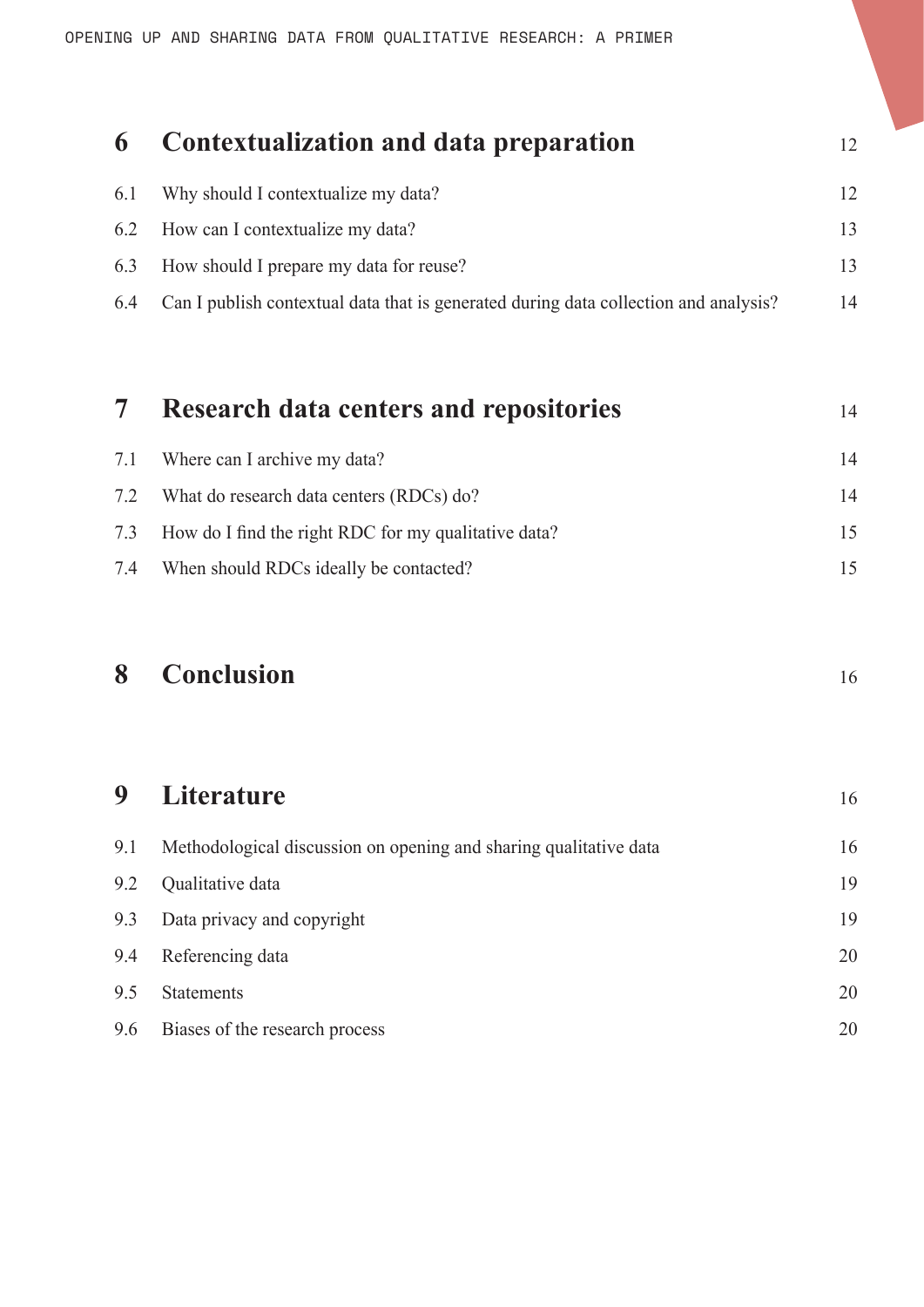### **1 Foreword**

The call for free access to research data and materials is becoming louder and louder from the political and scientific communities in Germany. More and more researchers are facing demands to open up qualitative research data for scientific purposes. They often have a general interest in sharing their data, but are unsure how to proceed. This handout was developed to provide an initial introduction to opening and sharing qualitative data. It was developed at a workshop held in Berlin in January 2020, organized by the research group "Digitization of Science" of the Weizenbaum Institute, together with its associate researcher Dr. Isabel Steinhardt from the University of Kassel. The workshop involved staff from German research data centers as well as mentees and mentors from the Fellow Program Open Science<sup>1</sup> who already have experience with Open Science, qualitative research, and interdisciplinary research. The handout is addressed

primarily to qualitatively researching scientists in Germany. For this reason, it was initially written in German. One year later, we have now decided to translate the handout into English as well. The reasons are twofold: first, we want to make it accessible to researchers in Germany with little knowledge of German. Second, we also want to give interested people outside Germany an insight into the German system and the German discussion about opening up and sharing qualitative data. Due to the objectives and the history of its development, the handout focuses on the German context. This includes the literature references and further sources, and the references to research data centers as well as legal issues. We have deliberately not included a contextualization of the German situation in international discussions in order to keep the handout as short as possible.

### **2 Introduction**

The demand for research data and materials to be made accessible has become louder in recent years, driven by political actors and funders, but also by science itself, e.g. through the Open Science movement. The term open science includes various sub-areas such as Open Access, Open Source or Open Educational Resources. In the following, we will focus specifically on the sub-area of Open Data, i.e., the accessibility of data. While the principle of accessible data has already taken root in quantitative social research, qualitative research is faced with other challenges in making data accessible, for which solutions must be found in cooperation with all the relevant actors. These solutions must, for example, do justice to the specifics of qualitative data types, field-specific methodological approaches and the relationship between researcher and participant. An increasing number of researchers now face demands to open up qualitative research data for scientific purposes, but even if they have a general interest in opening up their data, they also face the associated challenges, making it difficult to know how best to proceed.

The aim of this primer is to answer basic introductory questions on the subject of opening up and sharing qualitative research data. By opening up and sharing data, we mean making data accessible for secondary use for other researchers. In this guide, we will address the differences between different research

<sup>1</sup> https://en.wikiversity.org/wiki/Wikimedia Deutschland/Open Science Fellows Program/Program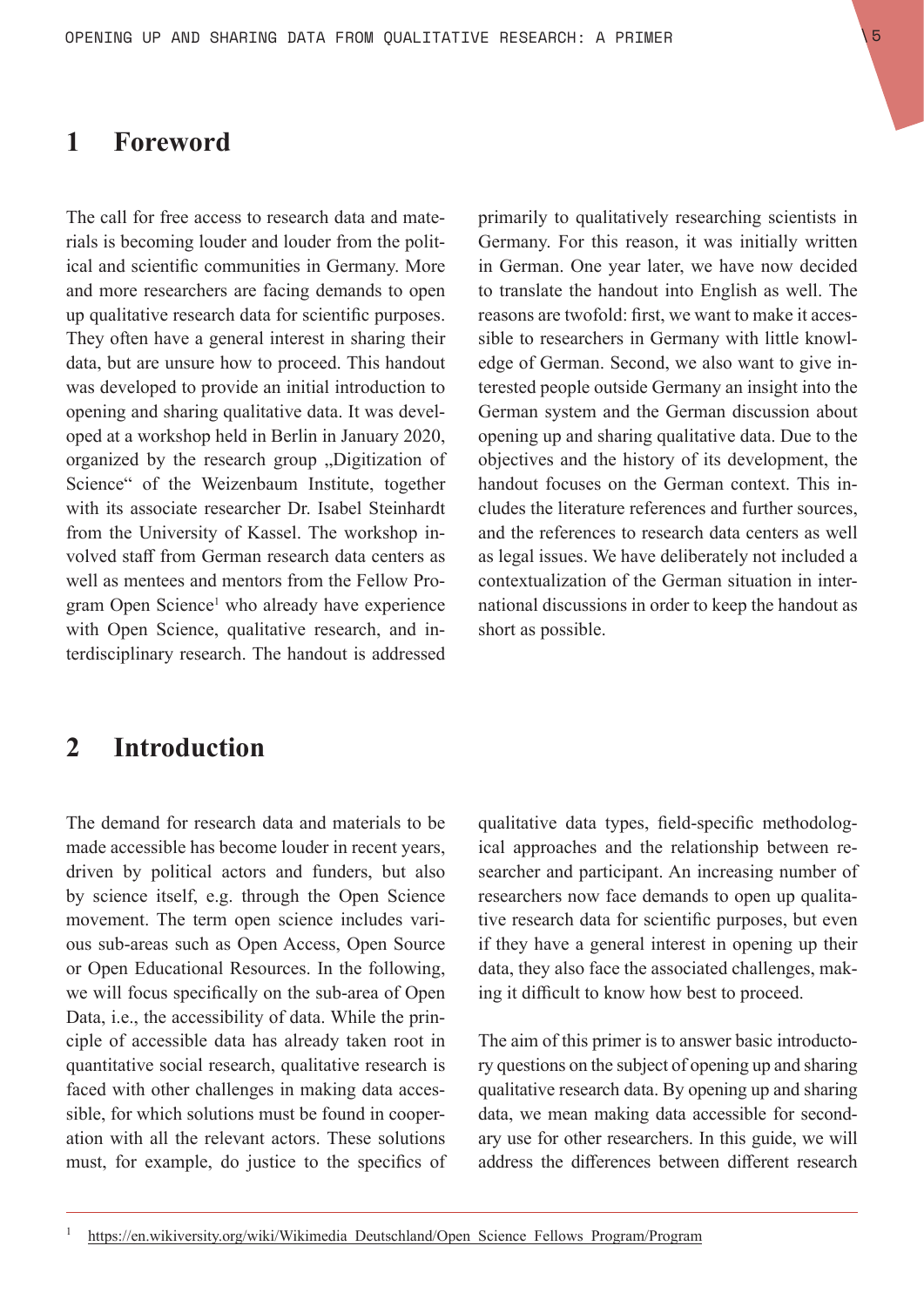fields and their specific requirements in dealing with qualitative research data, taking into account the differences between different types of data (e.g., interview transcripts, video recordings, observation logs, primary and context data). For a fundamental discussion of the concept of (qualitative) research data, we refer the reader to the relevant specialist literature (e.g., Corti 2000; DGS 2019; Hirschauer 2014; Hollstein & Strübing 2018; Kretzer 2013).

Generally, there are reasons that speak in favor of opening up and sharing, but also concerns and risks (Akademie für Soziologie 2019; Birke & Mayer-Ahuja 2017; Corti & Thompson 2006; Dunkel, Hanekop & Mayer-Ahuja 2019; Gebel, Rosenbohm & Hense 2017; Kühn 2006; Laudel & Bielick 2019; Richter & Mojescik 2019; Rosenbohm, Gebel & Hense 2015; Steinhardt 2018; von Unger 2018). Arguments in favor of opening up and sharing data for primary research are citation boosts for citable data sets and research results, the increased visibility of the empirical data collection process, and the possibility of networking. Secondary researchers can use open data to find contrasting data or additional data for their own research without dedicating resources to the generation of new data for these purposes. The secondary use of research data can also contribute to further development for the entire research field, for example with regard to methodological questions, by avoiding "over-questioning", by reusing data for teaching, and by gradually accumulating more extensive and systematic databases. Since qualitative data cannot be replicated, the long-term preservation of this data is of enormous importance, also for historical reasons.

Despite these benefits, the archiving, provision and reuse of data is not yet a common practice in qualitative social research (Hollstein & Strübing 2018). This is due, on the one hand, to the interwoven nature of the data collection, processing, analysis and interpretative steps of qualitative research and, on the other hand, to the iterative and alternating epistemological process that goes hand in hand with the ongoing contextualization of the collected data.

In addition, the various types of data (e.g. images, videos, interviews, observations, documents) and the different data collection and evaluation procedures in the various fields must be taken into account if research data is to be opened up and shared. The individual researcher also faces the challenge of deciding whether and which of their own data can be shared and be made available for reuse, and how this should be done. To ensure that data is safe to be reused, it is also crucial to be able to fall back on technical expertise, practical experience, routines and corresponding infrastructures for opening up and sharing (e.g., via research data centers), which, however, have not yet been developed for all data types and research processes. Qualitative data cannot simply be made available for secondary use by following the existing and established infrastructures for quantitative research data (DGS 2019; Knoblauch 2013; RatSWD 2015; von Unger 2018). Rather, they require specific (including methodological, data protection and research ethical) requirements for subsequent use, which we will discuss in more detail below. It should be emphasized that the opening up and sharing of qualitative research data must not be a unilateral decision by funders and political actors.

In recent years, studies about attitudes towards and the feasibility of opening up qualitative data have emerged increasingly, as have examples of secondary use of qualitative data (including Corti, Day & Backhouse 2000; Corti 2007; Helfen, Hense & Nicklich 2015; Huschka, Knoblauch, Jagodzinski, Schumann & Witzel 2015; Oellers & Solga 2013; Krügel & Ferrez 2013; Laudel & Bielick 2019; Medjedović 2011; Medjedović & Witzel 2010; Smioski 2013). It is clear from these studies that, in addition to clarifying the legal requirements, the particular challenges for opening up and sharing qualitative data are creating as comprehensive a documentation as possible and contextualizing the data to enable reuse (Corti 2000; Hollstein & Strübing 2018).

This primer is intended to help with the question of how qualitative data can be made openly available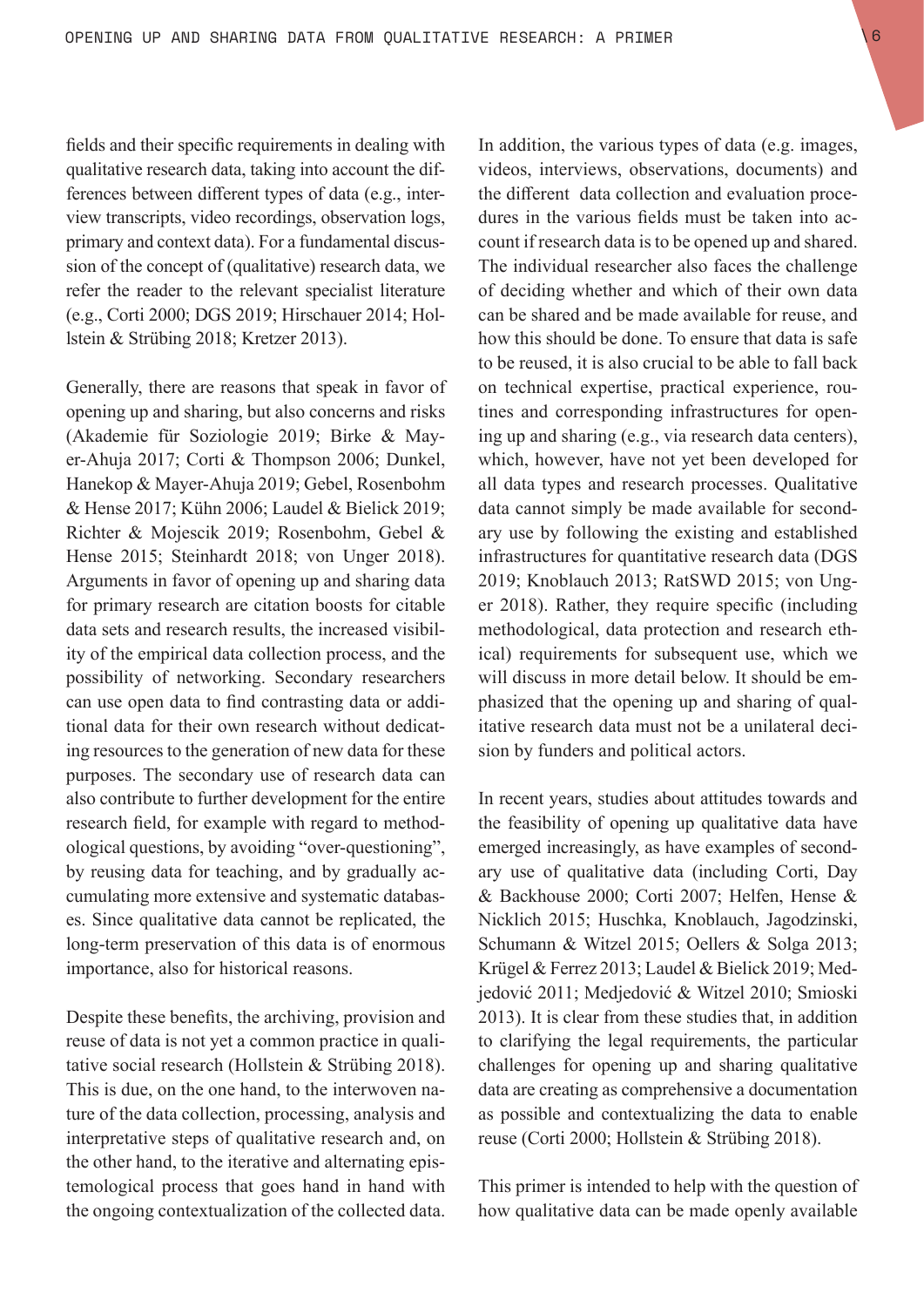and shared. It was developed by researchers from various disciplines in cooperation with employees of research data centers. The focus is on answering fundamental and very practical questions, which is why this primer has been structured as a catalog of questions. This was also done to keep the manual concise and clear. In addition, the primer includes references, links and an annotated list of literature at the end of the document as additional resources addressing the topics raised here.

# **3 Opening up and sharing data**

#### **3.1 What is qualitative data?**

In principle, it can be debated whether one can and should speak of "qualitative" and "quantitative" data at all. A curve diagram on a sheet of paper can, for example, represent a quantitative data set as well as representing a qualitatively understood symbol. Whether research data are viewed as qualitative or quantitative in the context of a specific research design does not depend so much on their physical appearance, but on their specific use in the research process (Leonelli 2015). Nevertheless, there are types of data that are commonly associated with qualitative or quantitative research (see, e.g., Baur & Blasius 2019; Flick 2018; Flick, Kardoff & Steinke 2015).

In this guide, we refer to qualitative data as data that is produced and used in the context of qualitative research processes. Such research data are typically characterized by a high level of situational context information. They are often less structured, standardized and metrized than is the case with data from quantitative research (Kitchin 2014). Qualitative data are generated, for example, in the context of interviews and participant observations and are manifest, among other things, in the form of audio recordings, transcripts, field notes, video recordings or photographs.

Furthermore, we distinguish between raw data (e.g., the audio file of an interview or the handwritten recordings of participant observation) and processed data (e.g., anonymized transcripts, notes, images). In addition, context data is generated in the research process, e.g., socio-demographic questionnaires, postscripts, interview guidelines, and category systems. Data management plans can also be referred to as context data. These context data are of great importance for an understanding of the collected research data and their re-use, but can also be of interest for opening up and sharing in themselves, independent of the collected data, which is why they are also included in the following explanations.

#### **3.2 What is actually meant by opening up and sharing?**

By opening up and sharing qualitative research data, we mean making them accessible for secondary use. However, this does not mean simply posting as much data as possible on the internet, but rather making it available in a controlled and documented manner to the respective research community, taking into account specific methodological and content-related criteria. Accordingly, research data centers (RDCs) and repositories are used to archive and make available reusable research data, usually with different access methods (download, remote desktop, on-site) and access levels (e.g., data access only for scientific purposes), which go hand in hand with different anonymization requirements and correspondingly varying potentials for re-use and analysis. For many primary researchers as well as participants (or field participants, informants, etc.), controlled access to the data is a basic requirement in order to even consider opening up the research data.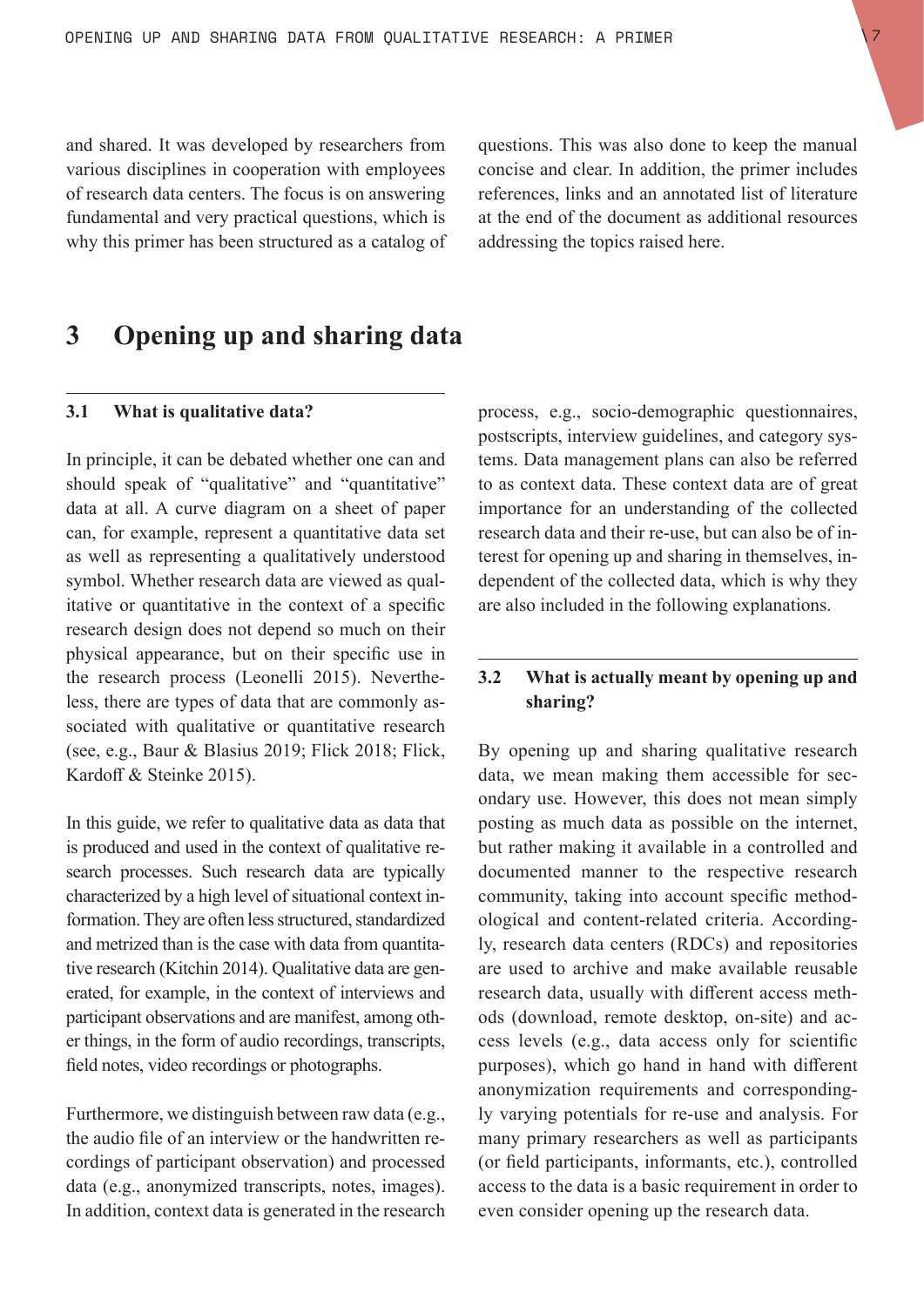#### **3.3 What arguments speak in favor of opening up and sharing my data?**

- \ Personal benefit: Publicly shared data are seen as a type of publication that can be cited. Research data centers, for example, work with the allocation of Digital Object Identifiers (DOI) in order to guarantee that the data can be permanently referenced. In addition, cooperation and collaboration projects can emerge when data is used by other researchers. Opening up and sharing, accordingly, can facilitate the collegial exchange and learning process and thus also increase the quality of one's own research.
- Practical research benefit: Secondary use of research data has many advantages for the respective research communities, even though this argument is still largely ignored in many fields. In particular, so far only rare advantage is taken of the potential gains in knowledge from comparative research on different data sets, the possibility of longitudinal analyses with secondary data or the possibility of combining data sets for a secondary research project with the possible addition of new data, but all these have great potential. Using data that has already been collected can also prevent over-researching a field (a known problem, e.g., from school research). Particularly in the case of vulnerable groups, attempts should be made to protect the field as much as possible.
- Scientific quality and research quality: Sharing data makes the research process transparent. This can increase the quality of research and stimulate method development. Furthermore, most data collection is publicly funded, which is why the data should also be made available to the (scientific) general public again (see also the Public Money, Public Code campaign).
- \ Demand from funders: Research funders increasingly expect the data collected in

the context of research projects funded by these agencies to be archived and made available for secondary use. In EU-funded projects such as the Horizon 2020 program of the European Commission, archiving has even become a mandatory criterion (the possibility of subsequent use can, however, be excluded under certain circumstances). Researchers who cannot archive their data and make them reusable must increasingly justify why this is not possible.

#### **3.4 What arguments speak against opening up and sharing my data?**

- \ Sensitivity of the data: Qualitative data can be highly sensitive. If, for example, it cannot be ensured that the data is fully anonymized, researchers must consider whether it is possible to open up and share the processed data, especially when vulnerable groups (e.g., refugees, migrants, ill or criminalized participants, children and adolescents, etc.), are concerned. In addition, field access can be denied for sensitive topics if researchers announce that they want to share the data.
- \ Intervention into the research process: If opening up and sharing data would lead to an intervention into the research process, then the advantages and disadvantages must be weighed against each other. Usually, opening up and sharing data does not constitute an intervention into the research process. An intervention into the research process could take place, for example, if field access is not possible or if interview partners announce that they will not answer certain questions if the answers can be opened up and shared by the researchers. An intervention could also arise when researchers feel inhibited and sense that their freedom of research is being obstructed by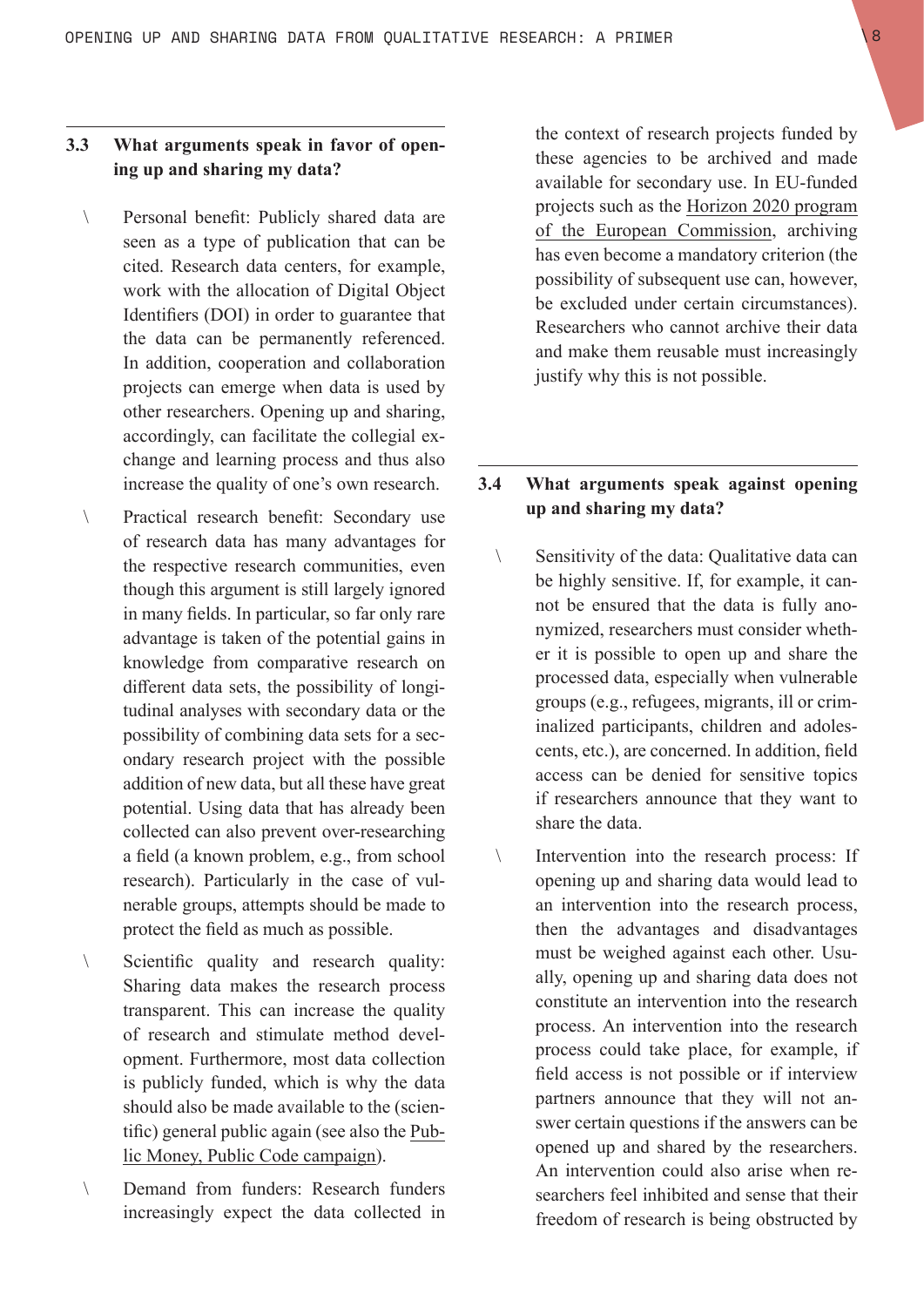the "controlling" influence of subsequent data publication, and consequently proceed differently with their research, for example by refraining from asking certain questions.

\ Time and cost: Preparing data so that it can be opened up and shared can be time-consuming and costly. For third-party funded projects, there is the possibility to apply for additional funds for the preparation of the data for reuse. It makes sense to contact and involve a suitable RDC when submitting the application (See: When should RDCs ideally be contacted?) In the case of projects for which no additional funding can be applied for, e.g. PhD projects, investing the time to make the data usable still makes sense. On the one hand, one can demonstrate one's research process transparently and make a contribution that is beneficial to the research community. On the other hand, the data then count as an independent publication.

## **4 Data management plan**

#### **4.1 What is a data management plan?**

A data management plan (DMP) contains information about the collection, processing, storage, archiving, publication and re-use possibilities of research data in the context of a research project. When creating a DMP, the aim is to determine these activities in as target-oriented, systematic and efficient a manner as possible. The benefit of such formalized planning is to avoid restrictions in the later use of data through early and comprehensive planning.

A DMP can span anything from a few paragraphs to several pages. Many third-party funders (BMBF, DFG, HBS, EU Horizon 2020) require a DMP as part of a funding application for the allocation of funds from certain funding lines.

Especially with regard to qualitative data, DMPs are sometimes controversial. It is not uncommon for the obligation to create and submit a DMP to be seen as too tight a corset, which does not do justice to the iterative and corrective qualitative research process. However, DMPs do not have to explain every step of the data collection in detail and there is also no need to view them as a static work product. Instead, DMPs can and should be adapted in the course of the research process.

#### **4.2 What role does a data management plan play in opening up data?**

DMPs are a useful tool for any type of empirical research project. For qualitative projects, and especially for opening up qualitative data, DMPs offer several advantages:

- \ Creating a DMP helps researchers consider in advance how the data will be handled during the project.
- \ A DMP can and should be adapted over the course of the project. This openness and flexibility correspond to the iterative knowledge and data collection process in qualitative research projects.
- \ A DMP facilitates work with a repository or RDC, through which qualitative data can be shared. It is therefore advisable to involve an RDC when submitting the application.
- \ The DMP makes it easier for primary researchers to write a data and methods report or study report, which most RDCs make available to secondary users in order to contextualize the data (Contextualization and Data Preparation).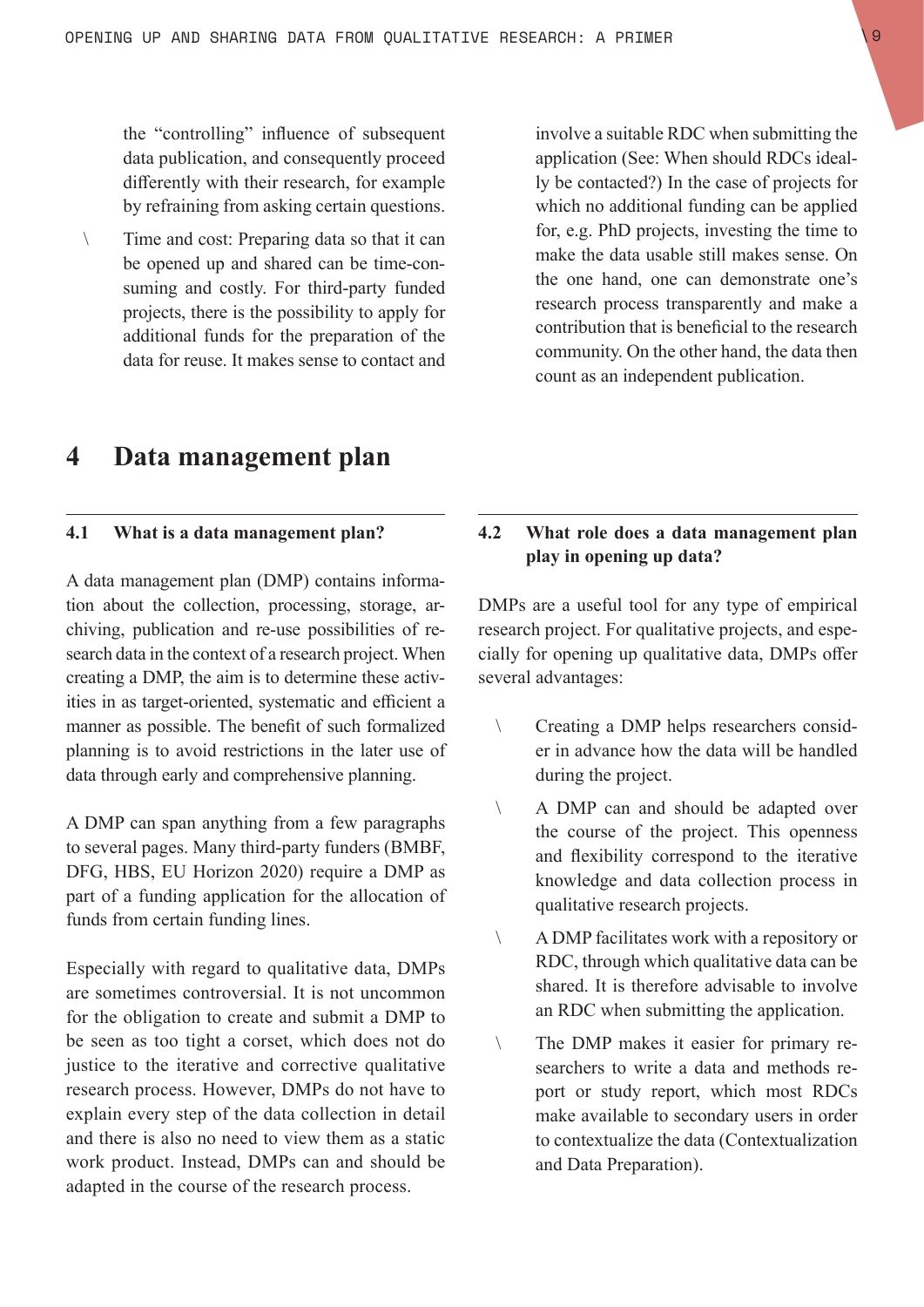#### **4.3 Where can I find help creating a data management plan?**

General information:

- \ Research Data Centers
- \ Forschungsdaten.info
- \ Research data management at the HU Berlin

**5 Data generation**

Data generation is used here to refer to both the collection of primary data (e.g. through interviews, video recordings, participant observation) and to the compilation of data (e.g. creating a corpus from newspaper articles).

#### **5.1 Where can I find qualitative research data for re-use?**

In addition to contacting researchers directly, there are a number of other ways to search for available data.

- \ Accredited research data centers (RatSWD) that specialize in qualitative research data
- \ Repositories of your own institution
- \ General repositories, e.g., Zenodo, OSF, SocArxive
- \ Meta-portals in which repositories can be found: re3data.org
- \ Meta-portals in which data can be found: Google Dataset Search, Open Knowledge Maps, Science Open, OpenAire
- Subject-specific meta-portals in which data can be found: Verbund Forschungsdaten Bildung
- Tools for creating a data management plan:
	- \ DMPonline
	- \ DMPtool
	- \ Research Data Management Organiser
	- \ Exemplary plan from the German Institute for Economic Research (DIW Berlin)
	- \ Checklist for creating a DMP in empirical educational research

#### **5.2 Who is the author of primary, contextual data or collections?**

Whether research data are copyrighted works is difficult to judge and must be considered on a caseby-case basis. According to German copyright law, copyright protection arises when a work is created. As a rule, mental effort that manifests itself in a concrete work and shows certain individual characteristics is sufficient to meet this definition. Pure information and facts are not protected by copyright, but can carry ancillary copyrights. In the bestcase scenario, questions of copyright and ancillary copyright should be clarified at the beginning of the research project (as well as establishing who the copyright co-holders are). Furthermore, contractual aspects with the employing institution can also become relevant at this point if, for example, they hold the rights of use to the generated data via the employment contract. Finding out which clauses or contractual agreements with one's employer refer to data is therefore important. The answers to these questions largely determine who is entitled or potentially obliged to archive the data collected or make it available for reuse.

\ DOI providers: Datacite, Crossref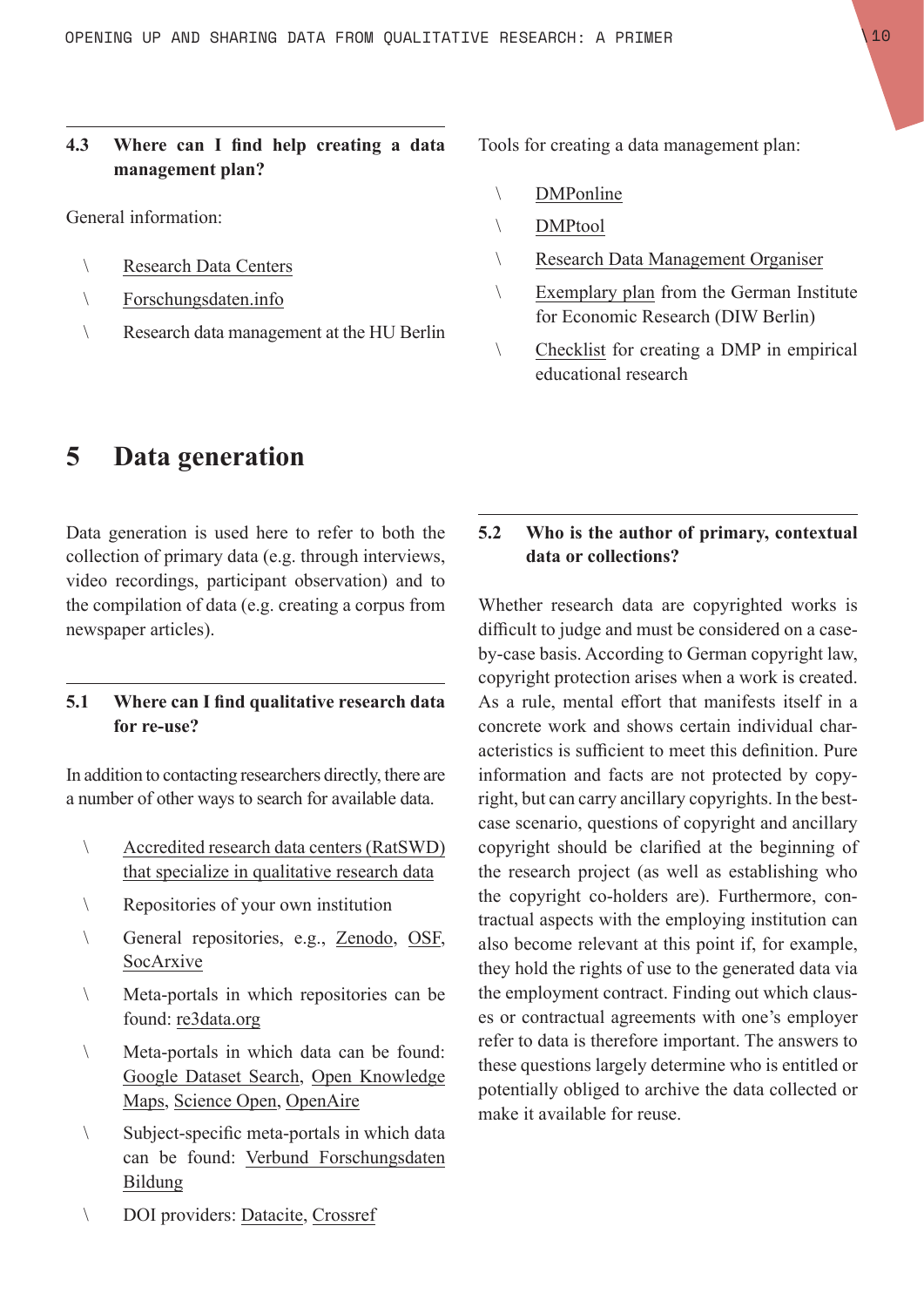#### **5.3 Can the idea of opening up and sharing data distort my data?**

Strictly speaking, surveys such as interviews or even participatory observations are not natural situations and are therefore always "artificial", insofar as they are not non-invasive and more or less completely unnoticed observations of natural situations (such as unobtrusively observing the behavior of people in a shopping street). Announcing to participants that the data to be collected will later be opened up and shared can add to the artificiality of the situation and trigger a specific reaction by participants. The researcher must therefore decide whether to obtain consent from the interviewed / observed persons to reuse the data before data collection, or whether this is only done after the survey (so-called "debriefing"). Obtaining consent after data collection (and, if necessary, transcription or processing of the data) has the additional advantage that participants can then fully appraise which data they consent to sharing. There may also be research projects in which opening up and sharing must be generally ruled out, e.g., due to data protection law or research ethics.

#### **5.4 What do I have to consider if I want to open up and share my data?**

If the decision has been made to make the collected data available for re-use, it is helpful to decide where and how the data will be shared early on in the research process. In general, it is recommended that data preparation for archiving and sharing be carried out during the research process, so that complex documentation and reconstruction work does not have to be carried out shortly before the end of the research project. It helps to consult the data management officers at one's institution or at an RDC, who can provide helpful information on research data management that facilitates data sharing and archiving. Central points that must be considered to enable data re-use are: Compliance with legal aspects (especially data protection and copyright), consultation with a research data center / repository, and documentation

of the collection and processing of the data to ensure that the data is interpretable.

In addition to documentation, data protection (anonymization) and access to the data (curation) are particularly relevant for sharing qualitative primary data and/or context data (such as interview guidelines, transcription rules or video manuals for observation situations). it is therefore essential to clarify in advance whether the degree of anonymization required for publication would still enable a meaningful reanalysis, and whether the data can actually be contextualized sufficiently, as well as which access route and access level would be most suitable for the data.

#### **5.5 What should I pay attention to, in terms of data protection?**

Data protection applies to personal data of natural persons. The European General Data Protection Regulation (GDPR) applies in Germany. In addition to the GDPR, other legal bases must be observed. The Federal Data Protection Act (BDSG) is relevant for private institutions as well as for federal public institutions and, to a limited extent, for public institutions in the federal states. State data protection laws (LDSG) are relevant for public institutions in the federal states, such as universities. In addition, there are data protection regulations in special laws such as the school laws of the respective federal states, the Federal Statistics Act or the Social Code, which must be observed if applicable. The first thing to do always, however, is to check the European GDPR, as it takes precedence over other legal sources. The data protection law of the federal government or the federal states is only applicable if the GDPR contains escape clauses or loopholes. At the beginning of a research project, therefore, it should be clarified which data protection requirements must be observed during the project. Most universities also have data protection officers and ethics committees who can be consulted on questions relating to the handling of personal data.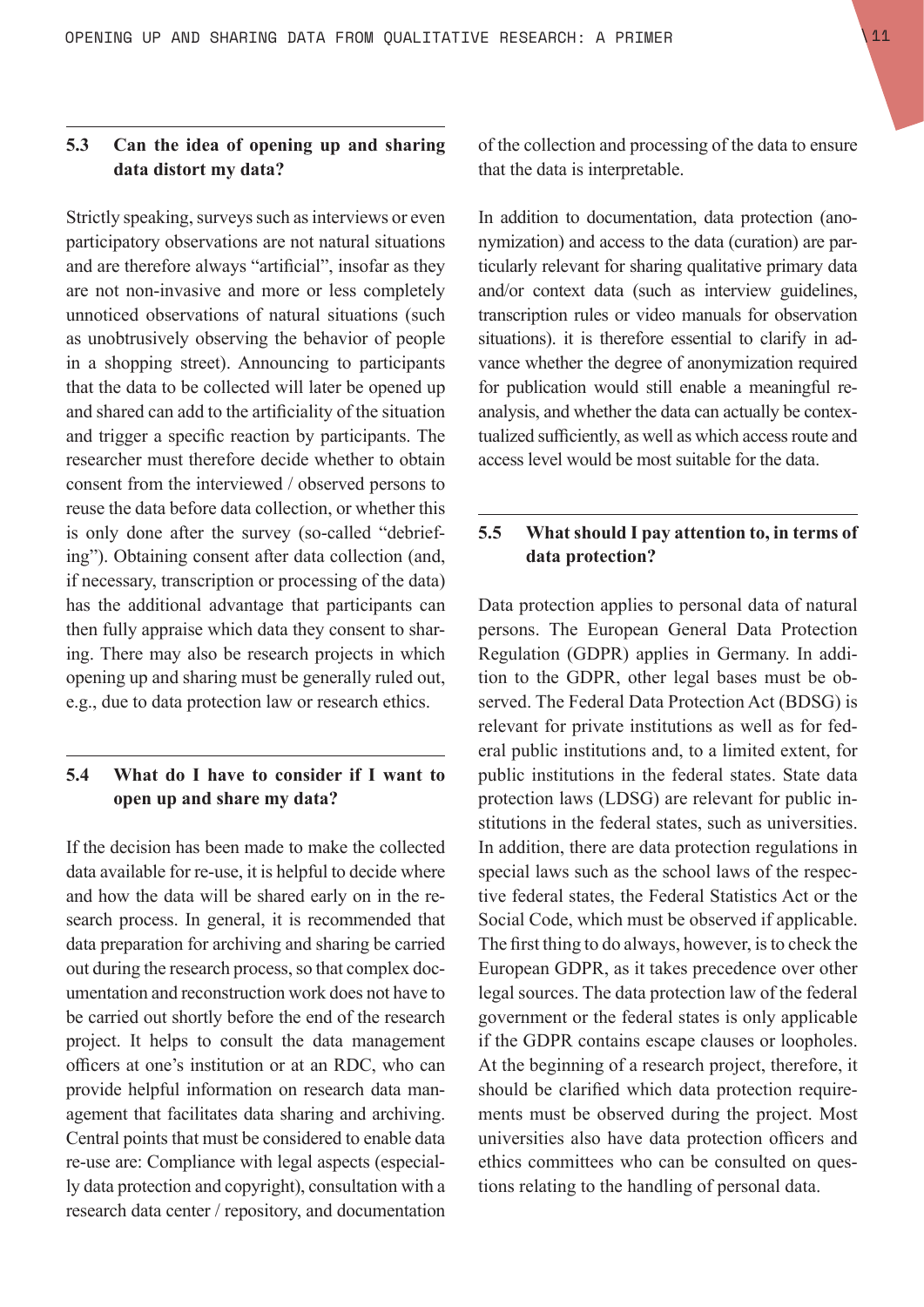#### **5.6 What should I consider regarding obtaining consent?**

A declaration of consent means that the interviewed or observed person gives informed consent to the collection and use of their data. Informed means that the research goal, the research procedure, the rights of the participant and, if applicable, other uses of the collected data have been explained and that the participant has understood this information. Consent to data collection and consent to opening up and sharing data do not have to be given in one step. For example, some research data centers recommend obtaining consent about data sharing after data collection, since participants can then better assess what information they have revealed during data collection and which information they want to release for reuse.

- \ Obtaining informed consent to open up and share the collected data is necessary according to the GDPR and required from a perspective of research ethics. Consent can also be given orally. Obtaining written consent is recommended, however, due to the obligation to provide evidence.
- Sufficient time should be allowed before data collection to inform the participants. It is not enough to briefly present the information on data protection and the consent sheet. The participants must have understood the actual situation.
- \ According to the GDPR (see Art. 8 Para. 2 GDPR), participants under the age of 16

require parental consent in addition to or instead of the consent of the child. National escape clauses allow a lower age limit to be set, but no lower than 13 years. To our knowledge, the general national laws in Germany (BDSG, LDSG) do not specify age limits lower than the GDPR. However, more explicit requirements can sometimes be found in special laws such as the school laws. When research is carried out with people under guardianship, the consent of the guardian must be obtained.

- \ If the (anonymized) primary data are to be made available for subsequent use, this must be listed in the consent form.
- \ Usually, consent for collecting primary data must be obtained before data collection. Consent for sharing (anonymized) primary data can sometimes be obtained after data collection. This depends on the research context, the sensitivity of the data, and the trust placed in researchers.
- \ The data collection and the associated documents used in the field (such as the informed consent form) are subject to approval in certain fields of investigation (e.g., school). These procedures can be very time-consuming (especially in cross-border projects) and should be planned accordingly. Often, the informed consent must also be presented to the institutional data protection officer as part of ethical and data protection review processes.

## **6 Contextualization and data preparation**

#### **6.1 Why should I contextualize my data?**

In order to be able to open up and share qualitative data, the data must be enriched with the necessary contextual information. This process is called contextualization. Contextualization helps secondary researchers to understand and use the data in the best possible way, so to speak "to slip into the shoes of the primary researchers", even though they lack direct experience of the primary data collection.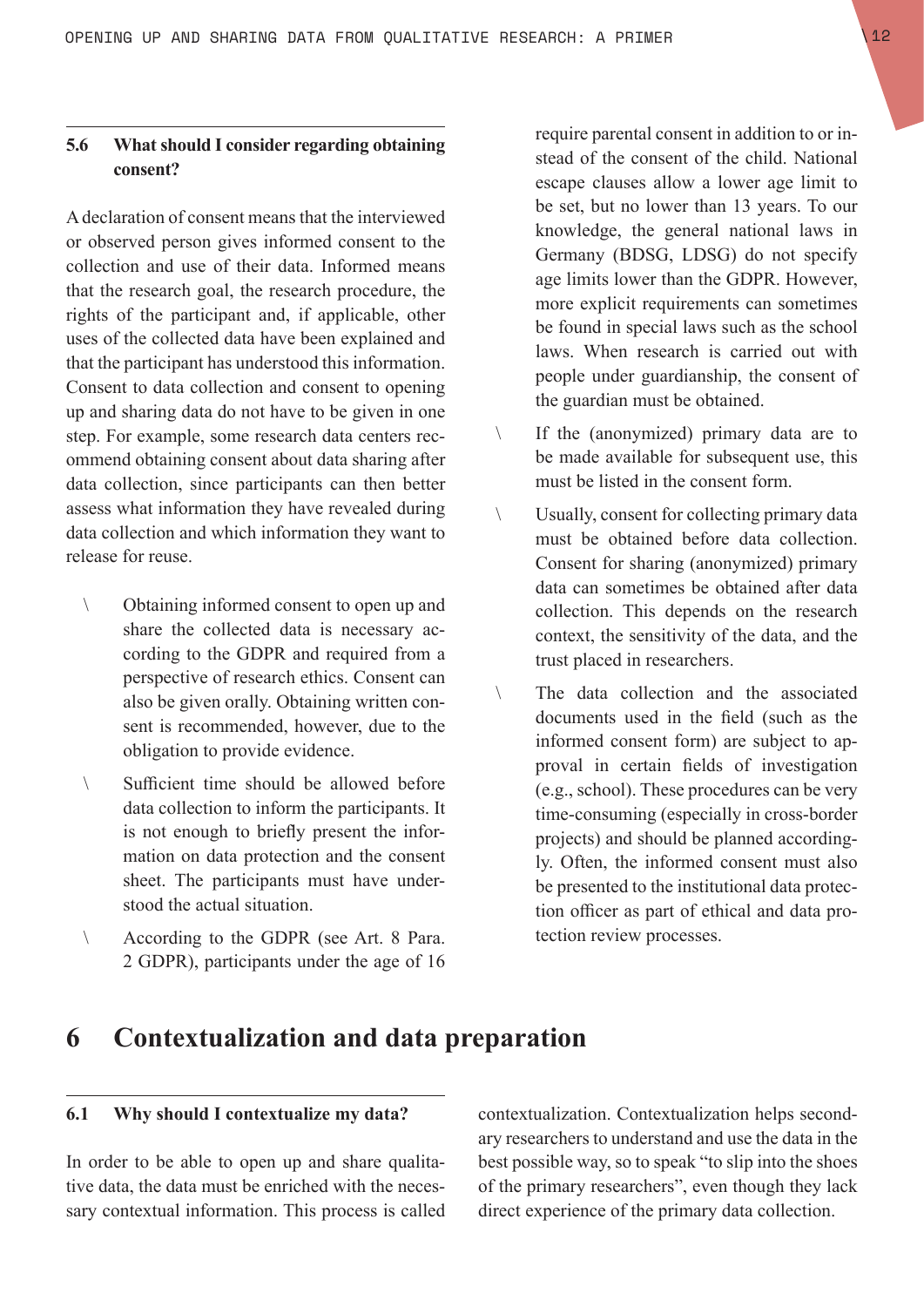#### **6.2 How can I contextualize my data?**

To facilitate re-use, it is helpful for the secondary researchers to receive the contextual information in a bundle, which is why research data centers usually require a study report, data and methods report, and contextualization reports in addition to the primary data, which they then have ready for subsequent users. The documentation of the data collection context can contain, for example, the following information:

- \ Project structure (e.g., research question, research design)
- \ Project details (e.g., research funders, members of the research team and
- \ professional background and status)
- \ The survey method and the survey instrument (e.g., interview guide or experimental setup)
- \ Details on how the survey was carried out (e.g., how were participants recruited, who carried out the data collection, location of the data collection, circumstances of the data collection, such as the type of data collection or type of protocol, disturbances during the data collection, length of the session).
- \ Details on participants (e.g., status, function, socio-demographic data, inclusion of respondents in the research process through sharing the results with them)
- \ Data for connecting data points, e.g., chronological order in the case of several sessions with the same person
- \ Transcription rules and anonymization procedure (see also the following section)

Some RDCs (e.g., RDC Education at DIPF or Qualiservice) provide researchers with recommendations for contextualizing qualitative survey data.

#### **6.3 How should I prepare my data for reuse?**

In addition to the contextualization of research data through documentation, data preparation is central for its sharing and secondary use. Data preparation refers to the steps that are necessary to share research data in conformity with research ethics and data protection law, and in a way that is understandable and usable. When it comes to interview data, this concerns mainly transcription and anonymization. Anonymization is necessary in almost all research contexts, not only to protect the people interviewed or involved, but also to protect third parties about whom, for example, someone has spoken. In the case of some data, however, anonymization is difficult to achieve without destroying the analysis potential of this data for secondary analyses or for teaching purposes (e.g., in the case of video recordings). In this case, RDCs offer access channels with different restriction levels to make such data available in a controlled and legally conform manner. This possibility should be discussed with the respective repository / RDC at an early stage. Then, a database can be made available with different access levels (e.g., regarding anonymized transcripts as well as underlying audio recordings).

To anonymize raw data (e.g., from interviews, video recordings, observation protocols, images), the data are put into writing according to certain standards and rules (transcription). Documenting these transcription processes improves the reusability of the data, so the following information is helpful:

- \ Which standards and rules were used for the transcription (e.g., which transcription rules have been applied – see also bibliography)
- \ Who performed the transcription? (e.g., researchers, student assistants, professional transcription service)
- \ According to which rules or heuristics were parts of the raw data excluded from transcription? (e.g., small talk before the start of the official interview)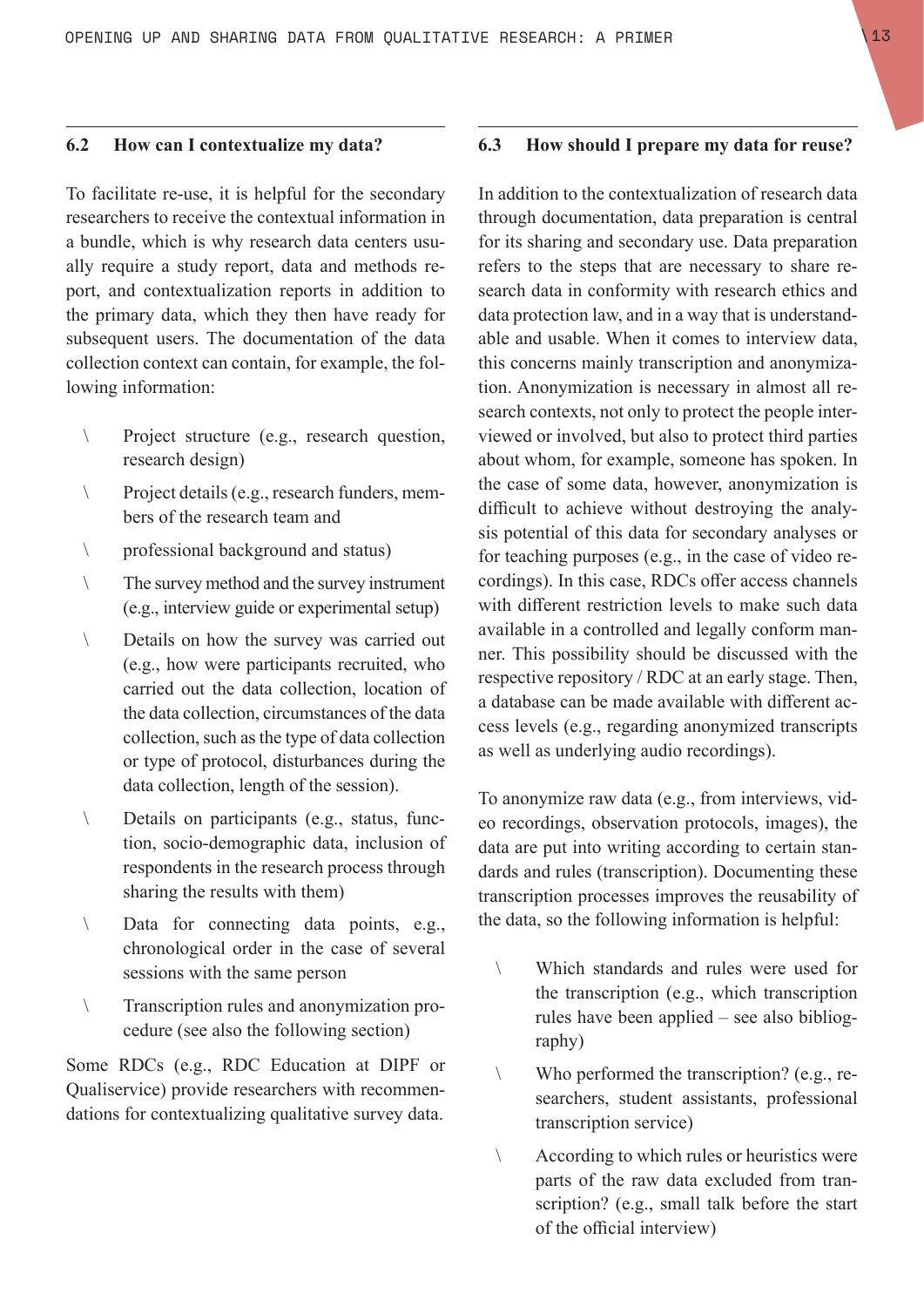\ What rules were used for anonymization? This does not mean making the anonymization protocol available, which would enable de-anonymization. Rather, the aim is to show which identifiers have been anonymized in what way, i.e., the anonymization procedure should be described.

This information can be described in the data and methods report/ study report/ contextualization report.

#### **6.4 Can I publish contextual data that is generated during data collection and analysis?**

On the one hand, contextual data is generated during data collection, such as when interview guidelines, observation protocols or experimental setups are designed. On the other hand, contextual data is generated when analyzing qualitative data such as memos, codes, code structures or category systems using software such as MAXQDA or Atlas.ti. Such data can also be opened up and shared. Some research communities are currently discussing whether disclosing "code trees" or "category systems" should be required for theses or during the review processes for publication in scientific journals.

However, closed technical standards of the existing software solutions can be problematic. For example, the evaluation programs MAXQDA or Atlas.ti are not open source, which is why coding schemes that are saved and made available in such programs cannot be reused by those who do not have access to a license. When publishing memos, care must also be taken to ensure that anonymization is maintained (e.g., not referring to the participant as "he" or "she" if the data ought to be anonymized in a gender-neutral manner).

### **7 Research data centers and repositories**

#### **7.1 Where can I archive my data?**

Researchers can choose between different options for archiving their data and making it reusable (e.g., repositories of their own institution, free repositories such as Zenodo, or RDCs). When selecting an option that is suitable for the researchers and the data, there are a few things to consider: How and where can long-term archiving and easy retrieval of the data be guaranteed? Is the data shared in a data protection compliant manner, can access to sensitive data be controlled, and can participants revoke the consent they have originally given? Is field or data type-specific support guaranteed? Are my data protected from commercial use? In this primer, we focus primarily on the functions and offers of RDCs in German-speaking countries, which specialize in qualitative research data.

#### **7.2 What do research data centers (RDCs) do?**

RDCs are facilities at universities or other scientific institutions that act as service providers to improve science's access to research data. RDCs advise researchers on questions of data preparation (e.g., documentation and anonymization), but they do not usually conduct data preparation themselves. They back up research data and ensure their permanent preservation and reusability (long-term archiving). Long-term accessibility is ensured by regularly migrating the data to current data formats, archiving the data with backup copies in a professional IT infrastructure, and assigning digital object identifiers (DOIs) so that the data is permanently referenceable. In addition, RDCs ensure transparent and standardized regulation of access to the data. To do this, on the one hand, when submitting the data, they check the sensitivity of the data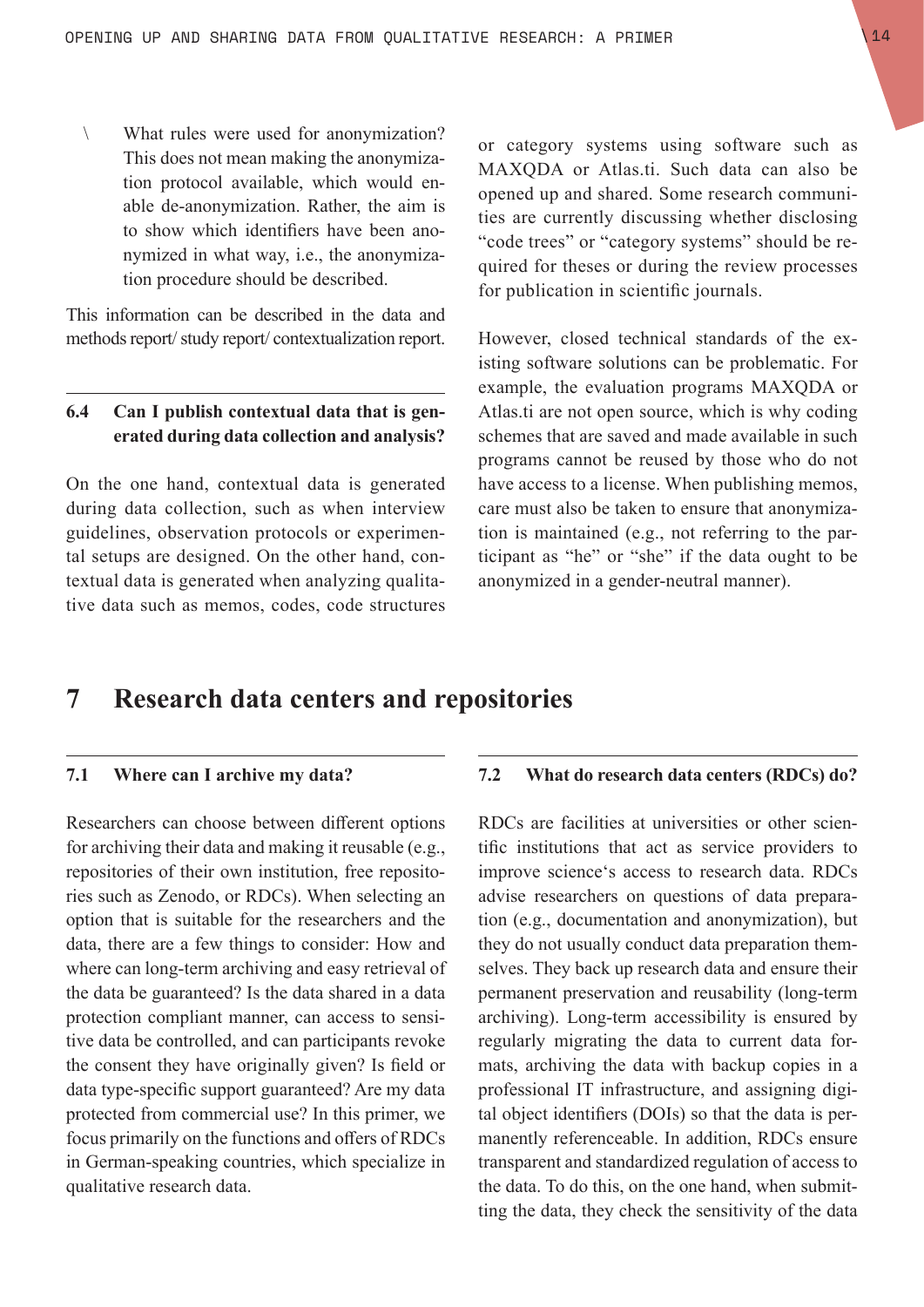and the degree of anonymization carried out by the primary researchers. Then, in consultation with the primary researchers, the appropriate access routes are selected, matching the sensitivity of the data . The sensitivity of the data is measured by how high the chance is that the participants could be identified and how great the potential damages would be if the data were to become de-anonymized. On the other hand, RDCs usually conclude data usage contracts with secondary users, in which they obligate themselves, among other things, not to attempt any de-anonymization of the data. One advantage of using RDCs when opening up and sharing primary research data is that they can provide clarity and certainty about legal requirements in the process.

RDCs establish controlled access to the data in different ways. In the case of less sensitive data, researchers can download them after submitting an application. In the case of sensitive data, sometimes only on-site access is possible and researchers can only access the data on the premises of the RDC. In addition, additional security measures are often taken, e.g., there is no USB access to the onsite computers. Cell phones or laptops are often not allowed into the room.

#### **7.3 How do I find the right RDC for my qualitative data?**

In Germany, the Council for Social and Economic Data is a central body for the accreditation of research data centers. A total of seven RDCs are currently accredited and have specialized in different qualitative data types:

- \ Research Data Center for Business and Organizational Data (RDC-BO)
- \ Research Data Centre for Education (RDC Bildung) at DIPF
- \ Forschungsdatenzentrum Archiv für Gesprochenes Deutsch am Institut für Deutsche Sprache (RDC-AGD)
- \ Research Data Centre for Higher Education Research and Science Studies (RDC-DZHW)
- \ Interdisziplinäres Zentrum für qualitative arbeitssoziologische Forschungsdaten (RDC eLabour)
- \ RDC Qualiservice
- \ Research Data Center of the Socio-Economic Panel

#### **7.4 When should RDCs ideally be contacted?**

Ideally, RDCs should be contacted while the research idea is being developed, to discuss data management and, if necessary, a DMP, and to apply for appropriate resources in the project application. During the preparation phase of the data collection, RDCs can be contacted to check the consent forms with regard to data archiving and secondary data use. RDCs do not intervene in the research process, but can advise researchers on the steps for publishing data. Seeking this advice early can help avoid problems with data archiving and secondary data use (e.g., lack of resources, consent forms making secondary use difficult or impossible, uncertainty regarding the required documentation).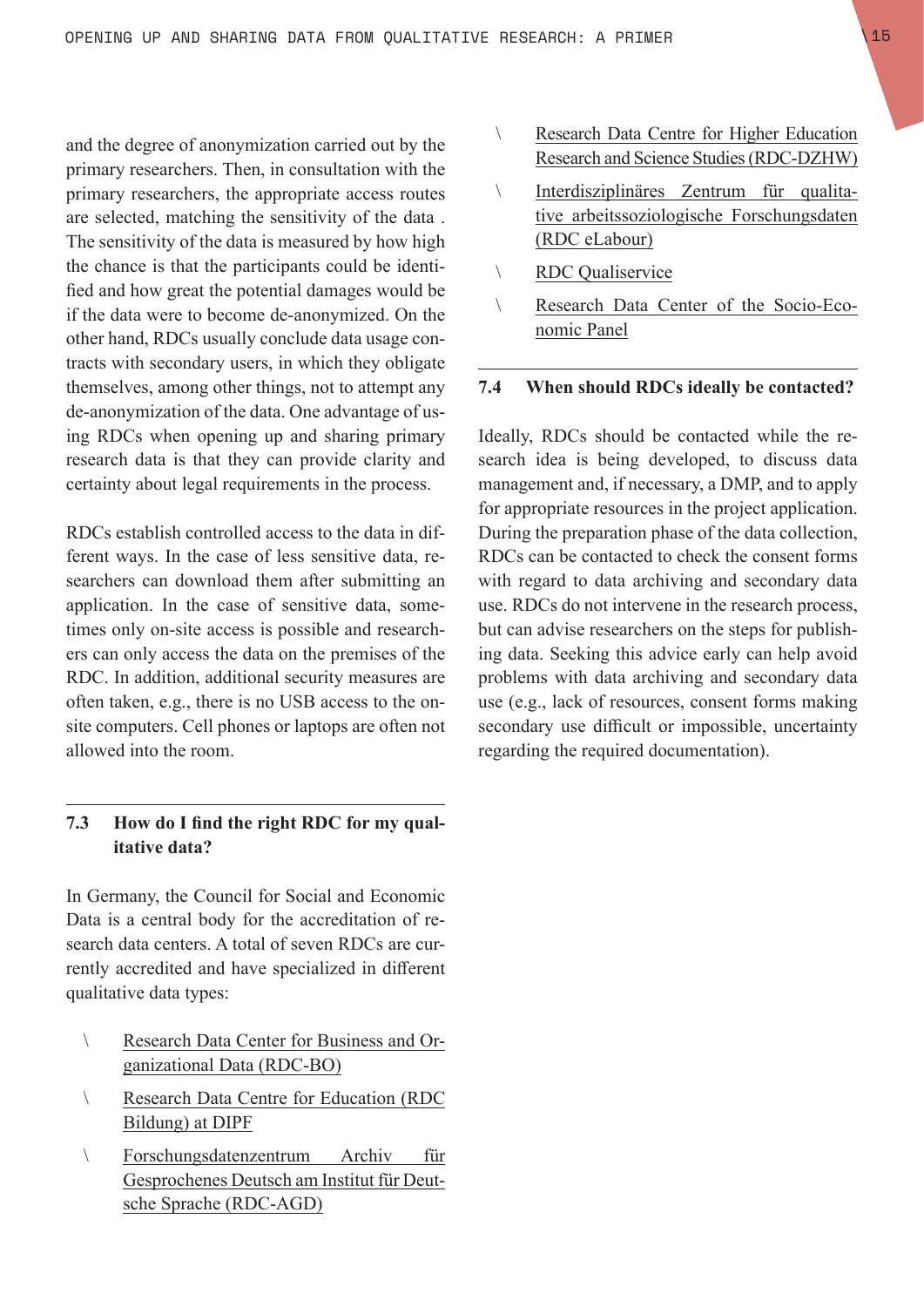### **8 Conclusion**

Heterogeneous data collections of various kinds are possible these days, using digital photo or film cameras, digital sound recording devices and / or through digital research on the computer. Older data sets, e.g., historical ethnological material collections or film recordings, can be photographed or transferred to new, digital formats, old texts can be scanned and then searched for using digital tools. Digital and digitized data and materials can thus be made reusable to a large extent.

Against this background, and in the context of mandatory long-term archiving, the (provision of opportunities for the) reuse of research data is also becoming increasingly relevant. This development can be seen to harbor promising potential for digital, modern research methods and data. This assessment is mirrored in the initiative for the development of a national research data infrastructure (NFDI) by the federal and state governments, which is currently being implemented by the Joint Science Conference (GWK) and the German Research Foundation (DFG). In addition, research data infrastructures and research data centers have

been established in Germany over the past ten years, which, in addition to (providing opportunities for the) reuse of research data often also offer advice about research data management.

Technical innovations and the growing accessibility of advice about research data management improve the ways that data are archived and can be re-used. This is also the case for qualitative research data. At the same time, research data infrastructures have transformed the originally often snubbed act of long-term archiving into a promising endeavor for the research community: by preparing and publishing often laboriously collected data corpora, both primary researchers (additional attention) and subsequent users (as new data collection can be (partially) avoided) as well as the entire research community (sustainability) can benefit. Against this background, we hope to have made a practical contribution with this primer, which helps qualitative researchers understand the prerequisites, options and the potential of opening up and sharing data generated in their research.

### **9 Literature**

As already stated in the preface, we wrote this handout from and in the German context. Accordingly, we predominantly used German literature in the original and did not changed for the English translation.

#### **9.1 Methodological discussion on opening and sharing qualitative data**

Bambey, Doris, Louise Corti, Michael Diepenbroek, Wolfgang Dunkel, Heidemarie Hanekop, Betina Hollstein, Sabine Imeri, Hubert Knoblauch, Susanne Kretzer, Christian Meyer, Alexia Meyermann, Maike Porzelt, Marc Rittberger, Jörg Strübing und René Wilke. 2018. Archivierung und Zugang zu qualitativen Daten. 267. Berlin: Rat für Sozial- und Wirtschaftsdaten (RatSWD).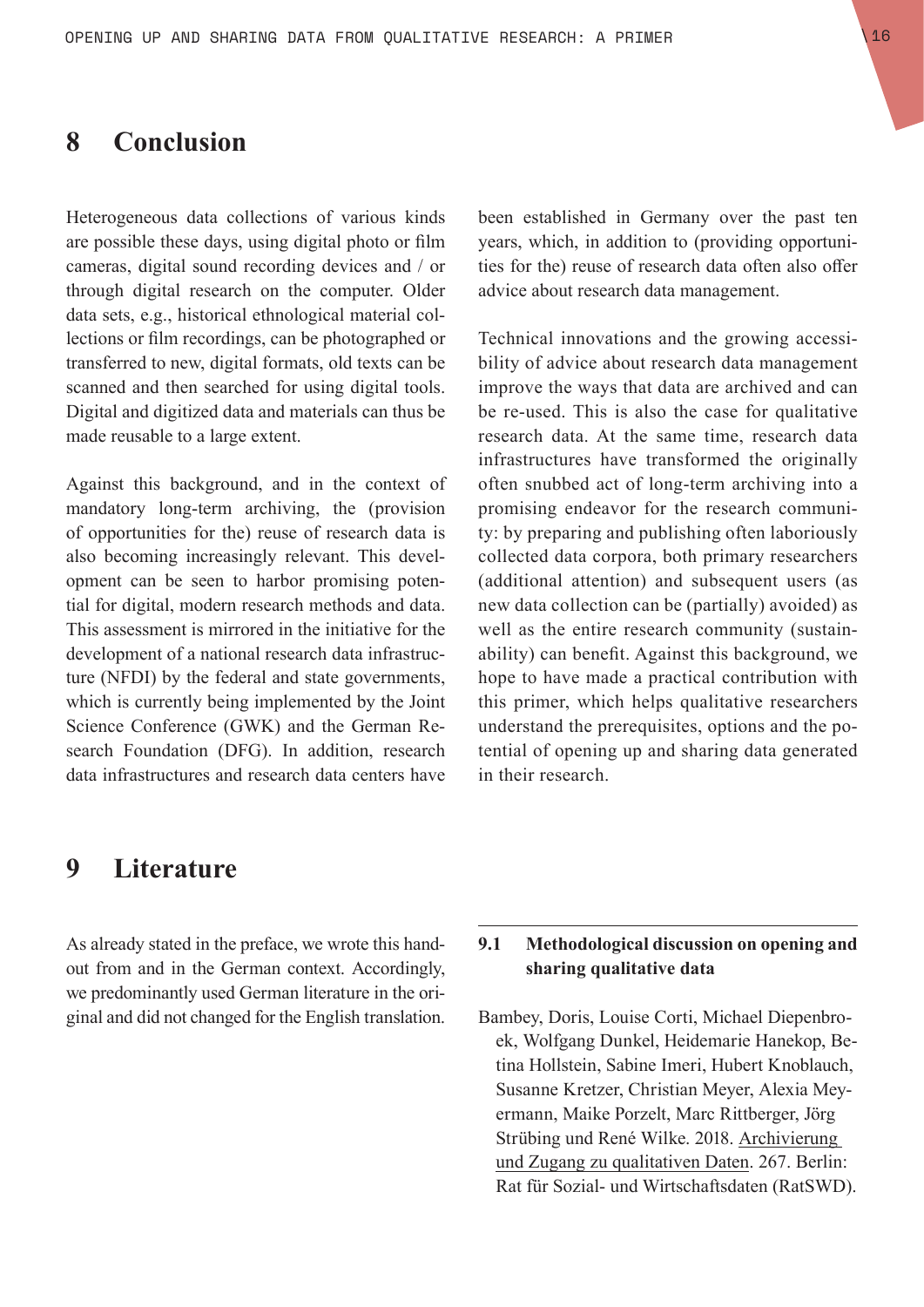- Birke, Peter und Nicole Mayer-Ahuja. 2017. Sekundäranalyse qualitativer Organisationsdaten. In: Liebig, Stefan, Matiaske Wenzel und Sophie Rosenbohm (Hrsg.): Handbuch Empirische Organisationsforschung. Wiesbaden: Springer. S. 105-126.
- Bishop, Libby. 2012. Using Archived Qualitative Data for Teaching: Practical and Ethical Considerations. International Journal of Social Research Methodology. 15(4). S. 341-50.
- Dunkel Wolfgang, Heidemarie Hanekop und Nicole Mayer-Ahuja. 2019. Blick zurück nach vorn: Sekundäranalysen zum Wandel von Arbeit nach dem Fordismus. Campus Verlag.
- Corti, Louise. 2000. Progress and problems of preserving and providing access to qualitative data for social research. The international picture of an emerging culture. Forum: Qualitative Sozialforschung. 1(3). http://dx.doi.org/10.17169/fqs-1.3.1019
- Corti, Louise, Annette Day und Gill Backhouse. 2000. Confidentiality and informed consent: Issues for consideration in the preservation of and provision of access to qualitative data archives. Forum: Qualitative Sozialforschung. 1(3). http:// dx.doi.org/10.17169/fqs-1.3.1024
- Corti, Louise und Paul Thompson. 2006. Secondary analysis of archived data. In: Seale, Clive, David Silverman, Jaber F Gubrium und Giampietro Gobo (Hrsg.): Qualitative Research Practice: Concise Paperback Edition. SAGE Publications Ltd, London. S. 297-313.
- Corti, Louise. 2007. Re-using archived qualitative data - where, how, why? Archival Science. 7(1). S. 37-54.
- Dunkel, Wolfgang, Heidmarie Hanekop. 2020. Forschungsdatenmanagement und sekundäranalytische Nutzung qualitativer Daten aus der Arbeitsund Industriesoziologie: das Kompetenzzentrum eLabour. In: Richter, Caroline und Katharina Mojescik (Hrsg.): Vom Geben und Nehmen. Die Praxis der Aufbereitung und sekundäranalytischen Nutzung von qualitativen Daten in der Sozialwissenschaft und ihren Nachbardisziplinen. Wiesbaden: Springer (in press).
- Eberhard, Igor und Wolfgang Kraus. 2018. Der Elefant Im Raum. Ethnographisches Forschungsdatenmanagement als Herausforderung für Repositorien. Mitteilungen der Vereinigung Österreichischer Bibliothekarinnen Und Bibliothekare. 71(1). S. 41–52.
- Gebel, Tobias, Sophie Rosenbohm und Andrea Hense. 2017. Der zweite Blick auf qualitative Interviewdaten. Neue Perspektiven in der Industrial Relations-Forschung. Industrielle Beziehungen. 24(1). S. 7-30.
- Gebel, Tobias und Sophie Rosenbohm. 2017. Datenmanagement und Data Sharing in der Organisationsforschung. In: Liebig, Stefan, Matiaske Wenzel und Sophie Rosenbohm (Hrsg.): Handbuch Empirische Organisationsforschung. Wiesbaden: Springer. S.157-183
- Gebel, Tobias und Alexia Meyermann. 2020. Sekundäranalyse qualitativer Interviews – Eine Metaanalyse zur Praxis sekundäranalytischer Forschung zu Arbeitsorganisationen. In: Richter, Caroline und Katharina Mojescik (Hrsg.): Vom Geben und Nehmen. Die Praxis der Aufbereitung und sekundäranalytischen Nutzung von qualitativen Daten in der Sozialwissenschaft und ihren Nachbardisziplinen. Wiesbaden: Springer (in press).
- Gebel, Tobias, Jakob Köster und Mariam Khucha. 2020. Archivierung und Nachnutzung qualitativer Forschungsdaten im Spannungsfeld von Nutzbarkeit und Datenschutzanforderungen. Erfahrungen und Konzepte aus dem Verbundprojekt eLabour. In: Richter, Caroline und Katharina Mojescik (Hrsg.): Vom Geben und Nehmen. Die Praxis der Aufbereitung und sekundäranalytischen Nutzung von qualitativen Daten in der Sozialwissenschaft und ihren Nachbardisziplinen. Wiesbaden: Springer (in press).
- Heaton, Janet. 2008. Secondary analysis of qualitative data: an overview. Historical Social Research. 33. S 33-45.
- Heaton, Janet. 2004. Reworking Qualitative Data. London: Sage.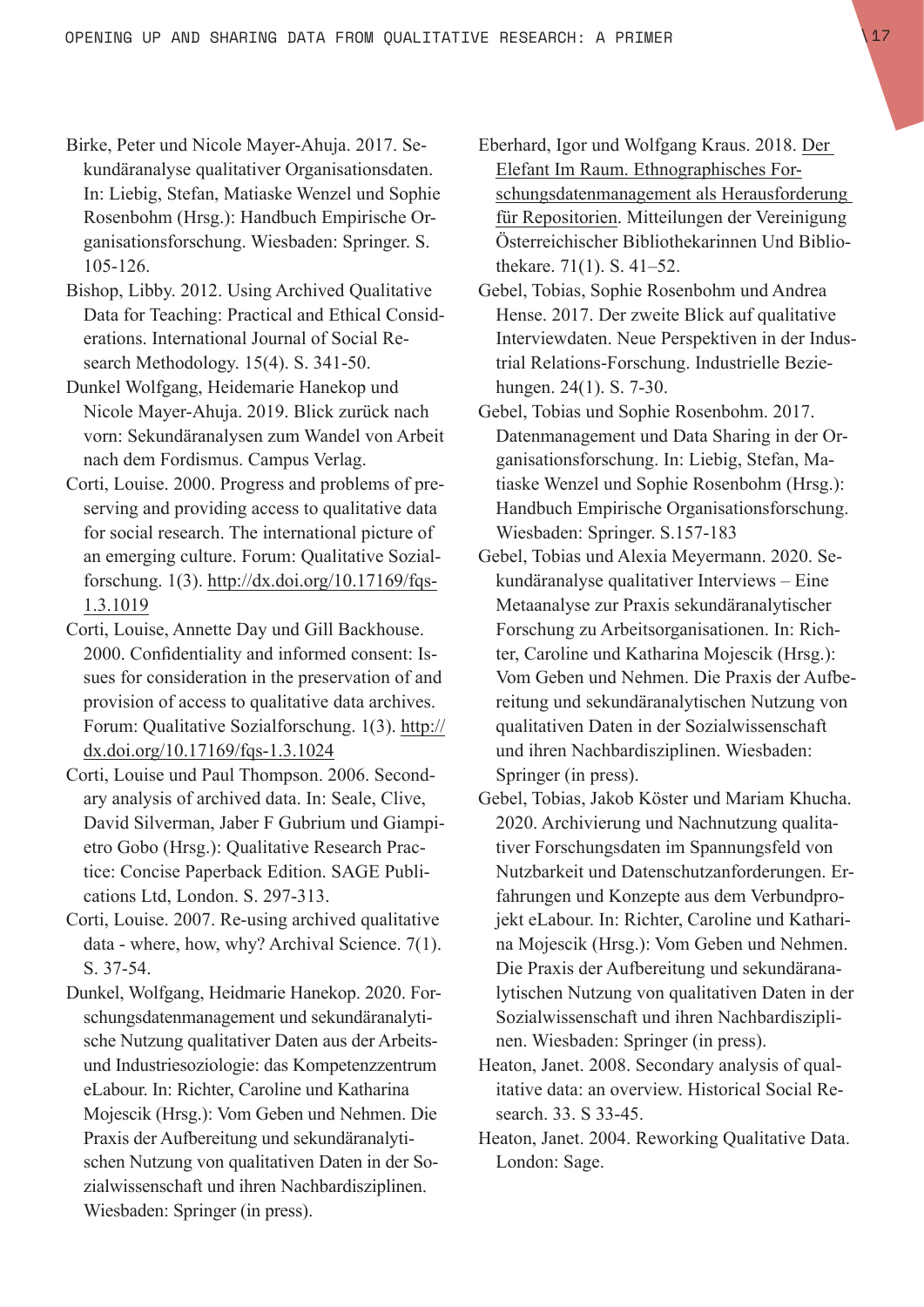- Helfen, Markus, Andrea Hense und Manuel Nicklich. 2015. Organisierte Ungleichheit in der Leiharbeit? In: Industrielle Beziehungen. 22. S. 282-304.
- Heuer, Jan-Ocko, Susanne Kretzer, Kati Mozygemba, Elisabeth Huber und Betina Hollstein 2019. Kontextualisierung qualitativer Forschungsdaten für die Nachnutzung – eine Handreichung für Forschende zur Erstellung eines Studienreports [für qualitative Interviewstudien]. Working Paper 1 (in press).
- Hirschauer, Stefan. 2014. Sinn im Archiv? Soziologie - Forum der Deutschen Gesellschaft für Soziologie. 43(3). S. 300-312.
- Hollstein, Betina und Jörg Strübing. 2018. Archivierung und Zugang zu Qualitativen Daten. RatSWD Working Paper 267/2018. Berlin: Rat für Sozial- und Wirtschaftsdaten. https://doi. org/10.17620/02671.35
- Huschka, Denis, Hubert Knoblauch, Claudia Oellers und Heike Solga. 2013. Forschungsinfrastrukturen für die qualitative Sozialforschung. Berlin: SCIVERO Verlag.
- Imeri, Sabine. 2018. Ordnen, archivieren, teilen. Forschungsdaten in den ethnologischen Fächern. Österreichische Zeitschrift für Volkskunde 72(2). S. 213–243.
- Jagodzinski, Wolfgang, Karl F. Schumann und Andreas Witzel. 2015. Archivierung und Sekundärnutzung qualitativer Interviewdaten – eine Machbarkeitsstudie. Abschlussbericht für das gemeinsame Projekt der Graduate School of Social Sciences an der Universität Bremen und des Zentralarchivs für Empirische Sozialforschung an der Universität zu Köln. DFG-Geschäftszeichen: SCHU 348/8-1 und -2.
- Knoblauch, Hubert. 2013. Einige Anforderungen an Forschungsinfrastrukturen aus der Sicht der qualitativen Forschung. In: Huschka, Denis, Hubert Knoblauch, Claudia Oellers und Heike Solga (Hrsg.): Forschungsinfrastrukturen für die qualitative Sozialforschung. Berlin: SCIVERO Verlag. S. 27-34.
- Kretzer, Susanne. 2013. Arbeitspapier zur Konzeptentwicklung der Anonymisierung/ Pseudonymisierung in QualiService.
- Krügel, Sybil und Eliane Ferrez. 2013. Sozialwissenschaftliche Infrastrukturen für die qualitative Forschung - Stand der Integration von qualitativen Daten bei DARIS (FORS). In: Huschka, Denis, Hubert Knoblauch, Claudia Oellers und Heike Solga (Hrsg.). 2013. Forschungsinfrastrukturen für die qualitative Sozialforschung. Berlin: SCIVERO Verlag. S. 113-124.
- Kühn, Thomas. 2006. Soziale Netzwerke im Fokus von qualitativen Sekundäranalysen – Am Beispiel einer Studie zur Biografiegestaltung junger Erwachsener. In: Hollstein, Bettina, Florian Straus (Hrsg.): Qualitative Netzwerkanalyse. VS Verlag für Sozialwissenschaften.
- Kratzke, Jonas und Vincent Heuveline. 2017. Forschungsdaten managen. E-Science-Tage 2017. Heidelberg: Universitätsbibliothek Heidelberg.
- Kuula, Arja. 2011. Methodological and Ethical Dilemmas of Archiving Qualitative Data. IASSIST Quarterly 34(3-4). S. 12-17.
- Laudel, Grit und Jana Bielick. 2019. Forschungspraktische Probleme bei der Archivierung von leitfadengestützten Interviews. Forum: Qualitative Sozialforschung. 20(2).
- Medjedović, Irena (2011). Secondary Analysis of Qualitative Interview Data: Objections and Experiences. Results of a German Feasibility Study. Forum: Qualitative Sozialforschung. 12(3).
- Medjedović, Irena. 2014. Qualitative Sekundäranalyse: zum Potenzial einer neuen Forschungsstrategie in der empirischen Sozialforschung. Wiesbaden: Springer VS.
- Medjedović, Irena und Andreas Witzel. 2010. Wiederverwendung qualitativer Daten. Archivierung und Sekundärnutzung qualitativer Interviewtranskripte. Wiesbaden: VS Verlag für Sozialwissenschaften.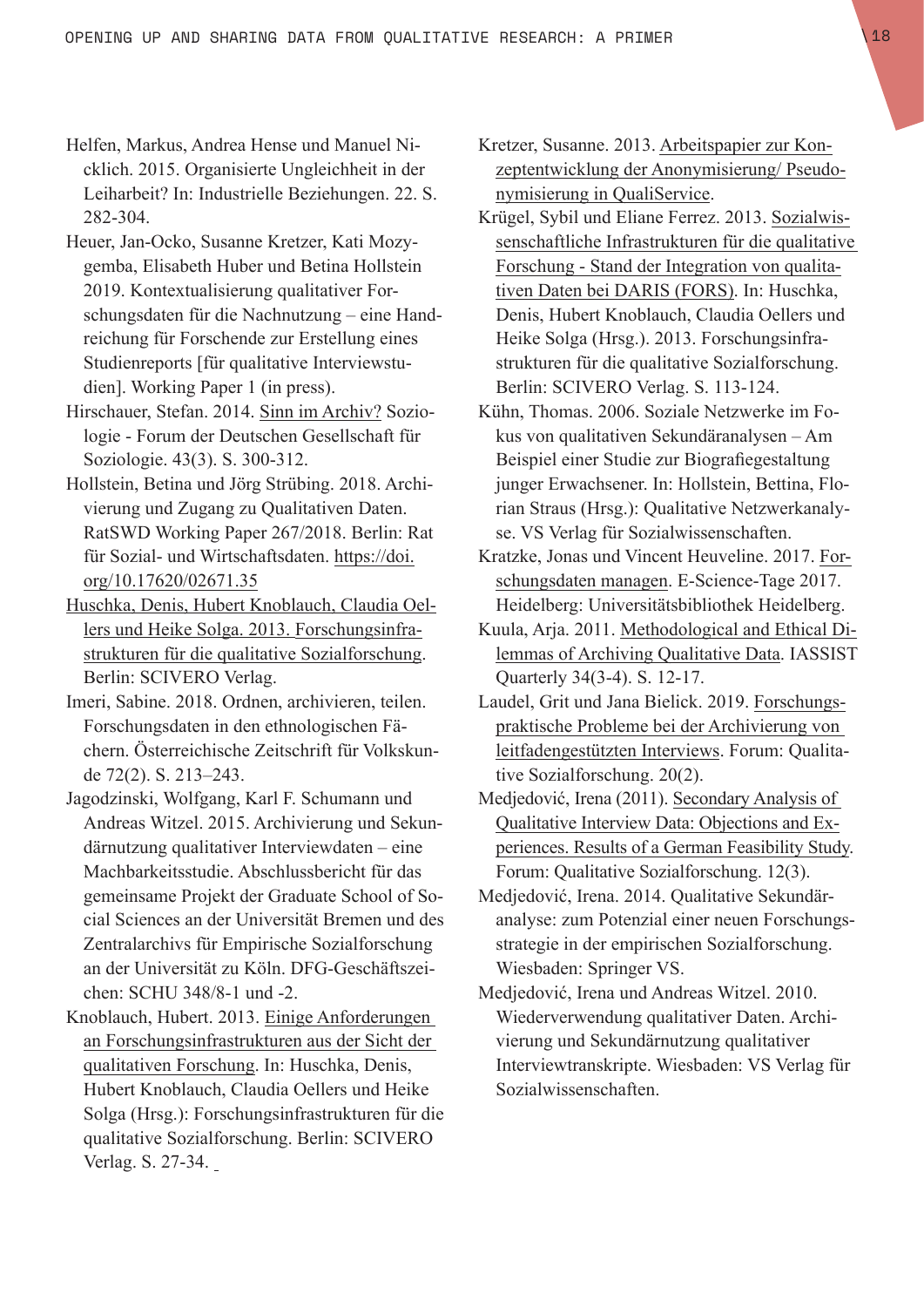- Mozygemba, Kati und Susanne Kretzer. 2020. Datenvielfalt im Data-Sharing - eine kooperative Aufgabe von Forschenden und Forschungsdatenzentrum, In: Lohmeier, Christine und Thomas Wiedemann (Hrsg.): Datenvielfalt: Potenziale und Herausforderungen. Wiesbaden: Springer VS (in press).
- Opitz, Diane und Reiner Mauer. 2005. Experiences With Secondary Use of Qualitative Data - First Results of a Survey Carried out in the Context of a Feasibility Study Concerning Archiving and Secondary Use of Interview Data. Forum: Qualitative Sozialforschung. 6(1).
- Rat für Sozial- und Wirtschaftsdaten (RatSWD). 2015. Archivierung und Sekundärnutzung von Daten der qualitativen Sozialforschung. Eine Stellungnahme des RatSWD. Berlin.
- Richter, Caroline und Katharina Mojescik. Vom Geben und Nehmen. Die Praxis der Aufbereitung und sekundäranalytischen Nutzung von qualitativen Daten in der Sozialwissenschaft und ihren Nachbardisziplinen. Wiesbaden: Springer (in press).
- Rosenbohm, Sophie, Tobias Gebel und Andrea Hense. 2015. Potenziale und Voraussetzungen für die Sekundäranalyse qualitativer Interviewdaten in der Organisationsforschung. SFB 882 Working Paper Series. 43. Bielefeld: DFG Research Center (SFB) 882 From Heterogeneities to Inequalities.
- Schaar, Katrin. 2017. Die informierte Einwilligung als Voraussetzung für die (Nach-)nutzung von Forschungsdaten. Beitrag zur Standardisierung von Einwilligungserklärungen im Forschungsbereich unter Einbeziehung der Vorgaben der DSGVO und Ethikvorgaben. RatSWD Working Paper Series 264.
- Smioski, Andrea. 2013. Archivierungsstrategien für qualitative Daten. Forum: Qualitative Sozialforschung.14(3).
- Steinhardt, Isabel. 2018. Open Science-Forschung und qualitative Methoden - fünf Ebenen der Reflexion. In: MedienPädagogik. 32. https://doi. org/10.21240/mpaed/32/2018.10.22.X
- von Unger, Hella. 2018. Forschungsethik, digitale Archivierung und biografische Interviews. In: Lutz, Helma, Martina Schiebel und Elisabeth Tuider (Hrsg.): Handbuch Biographieforschung. Wiesbaden: Springer VS. S. 681-693.
- Wilke, René, Willi Pröbrock und Helen Pach. 2019. Infrastrukturen für Forschungsdaten der qualitativen Sozialforschung. Soziologie. 48(4). S. 467-486.

#### **9.2 Qualitative data**

- Baur, Nina, und Jörg Blasius. 2019. Handbuch Methoden der empirischen Sozialforschung. Wiesbaden: VS Verlag.
- Flick, Uwe. 2018. The SAGE Handbook of Qualitative Data Collection. London: Sage.
- Flick, Uwe, Ernst v. Kardorff und Ines Steinke. 2015. Qualitative Forschung - Ein Handbuch. 11. Auflage. Reinbek: Rowohlt.
- Kitchin, Rob. 2014. The data revolution: Big data, open data, data infrastructures and their consequences. Sage.
- Leonelli, Sabina. 2015. What Counts as Scientific Data? A Relational Framework. Philosophy of Science 82(5). S. 810-821. https://doi. org/10.1086/684083

#### **9.3 Data privacy and copyright**

- Gebel, Tobias, Matthis Grenzer, Julia Kreusch, Stefan Liebig, Heidi Schuster, Ralf Tscherwinka, Oliver Watteler und Andreas Witzel. 2015. Verboten ist, was nicht ausdrücklich erlaubt ist. Datenschutz in qualitativen Interviews. Forum: Qualitative Sozialforschung. 16(2):23.
- Grenzer, Matthis, Ines Meyer, Heidi Schuster und Tobias Gebel. 2017. Rechtliche Rahmenbedingungen der Organisationsforschung. In: Wenzel, Matiaske, Sophie Rosenbohm und Stefan Liebig (Hrsg.). Handbuch Empirische Organisationsforschung. Wiesbaden: Springer. S.129-156.
- Kuschel, L. 2020. Urheberrecht und Forschungsdaten. Ordnung der Wissenschaft. S. 43-52.